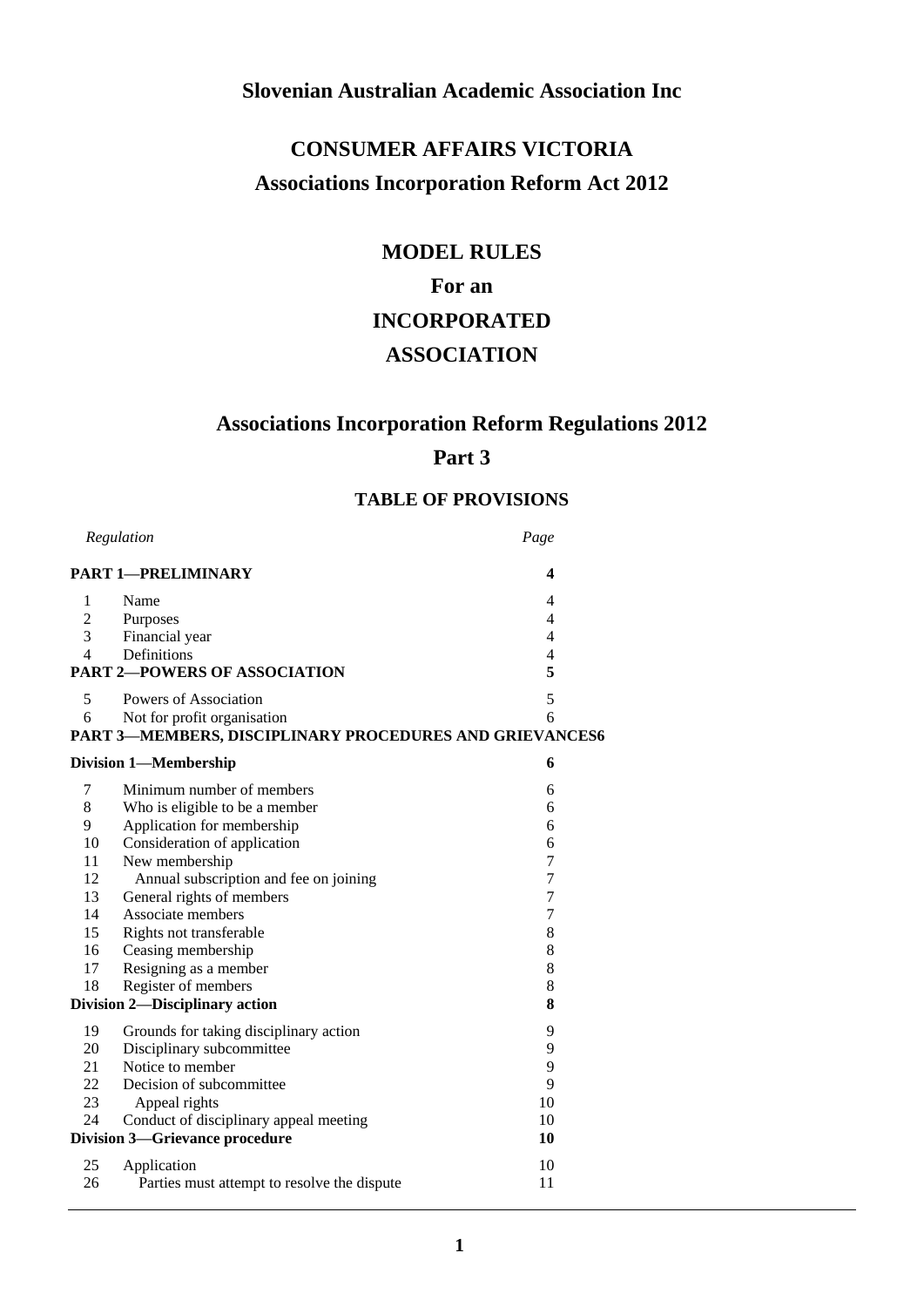| 27<br>28<br>29                              | Appointment of mediator<br><b>Mediation</b> process<br>Failure to resolve dispute by mediation | 11<br>11<br>11 |  |
|---------------------------------------------|------------------------------------------------------------------------------------------------|----------------|--|
|                                             | PART 4-GENERAL MEETINGS OF THE ASSOCIATION                                                     | 12             |  |
| 30                                          | Annual general meetings                                                                        | 12             |  |
| 31                                          | Special general meetings                                                                       | 12             |  |
| 32                                          | Special general meeting held at request of members                                             | 12             |  |
| 33                                          | Notice of general meetings                                                                     | 13             |  |
| 34                                          | Proxies                                                                                        | 13             |  |
| 35<br>36                                    | Use of technology                                                                              | 14<br>14       |  |
| 37                                          | Quorum at general meetings<br>Adjournment of general meeting                                   | 14             |  |
| 38                                          | Voting at general meeting                                                                      | 15             |  |
| 39                                          | Special resolutions                                                                            | 15             |  |
| 40                                          | Determining whether resolution carried                                                         | 15             |  |
| 41                                          | Minutes of general meeting                                                                     | 16             |  |
|                                             | <b>PART 5-COMMITTEE</b>                                                                        | 16             |  |
| <b>Division 1-Powers of Committee</b><br>16 |                                                                                                |                |  |
| 42                                          | Role and powers                                                                                | 16             |  |
| 43                                          | Delegation                                                                                     | 16             |  |
|                                             | Division 2-Composition of Committee and duties of members                                      | 16             |  |
| 44                                          | <b>Composition of Committee</b>                                                                | 16             |  |
| 45                                          | <b>General Duties</b>                                                                          | 17             |  |
| 46                                          | President and Vice-President                                                                   | 17             |  |
| 47                                          | Secretary                                                                                      | 17             |  |
| 48                                          | Treasurer                                                                                      | 18             |  |
|                                             | Division 3—Election of Committee members and tenure of office                                  | 18             |  |
| 49                                          | Who is eligible to be a Committee member                                                       | 18             |  |
| 50                                          | Positions to be declared vacant                                                                | 18             |  |
| 51                                          | <b>Nominations</b>                                                                             | 18             |  |
| 52                                          | Election of President etc.                                                                     | 19             |  |
| 53                                          | Election of ordinary members                                                                   | 19             |  |
| 54                                          | <b>Ballot</b>                                                                                  | 19             |  |
| 55                                          | Term of office                                                                                 | 20             |  |
| 56<br>57                                    | Vacation of office                                                                             | 20<br>21       |  |
|                                             | Filling casual vacancies<br><b>Division 4-Meetings of Committee</b>                            | 21             |  |
| 58                                          |                                                                                                | 21             |  |
| 59                                          | Meetings of Committee<br>Notice of meetings                                                    | 21             |  |
| 60                                          | Urgent meetings                                                                                | 21             |  |
| 61                                          | Procedure and order of business                                                                | 22             |  |
| 62                                          | Use of technology                                                                              | 22             |  |
| 63                                          | Quorum                                                                                         | 22             |  |
| 64                                          | Voting                                                                                         | 22             |  |
| 65                                          | Conflict of interest                                                                           | 22             |  |
| 66                                          | Minutes of meeting                                                                             | 23             |  |
| 67                                          | Leave of absence                                                                               | 23             |  |
|                                             | <b>PART 6-FINANCIAL MATTERS</b>                                                                | 23             |  |
| 68                                          | Source of funds                                                                                | 23             |  |
|                                             | 69 Management of funds                                                                         | 23             |  |
| 70                                          | Financial records                                                                              | 24             |  |
| 71                                          | Financial statements<br><b>PART 7-GENERAL MATTERS</b>                                          | 24<br>24       |  |
|                                             |                                                                                                |                |  |
| 72<br>73                                    | Common seal<br>Registered address                                                              | 24<br>24       |  |
| 74                                          | Notice requirements                                                                            | 24             |  |
| 75                                          | Custody and inspection of books and records                                                    | 25             |  |
| 76                                          | Winding up and cancellation                                                                    | 25             |  |
| 77                                          | <b>Alteration of Rules</b>                                                                     | 26             |  |
|                                             |                                                                                                |                |  |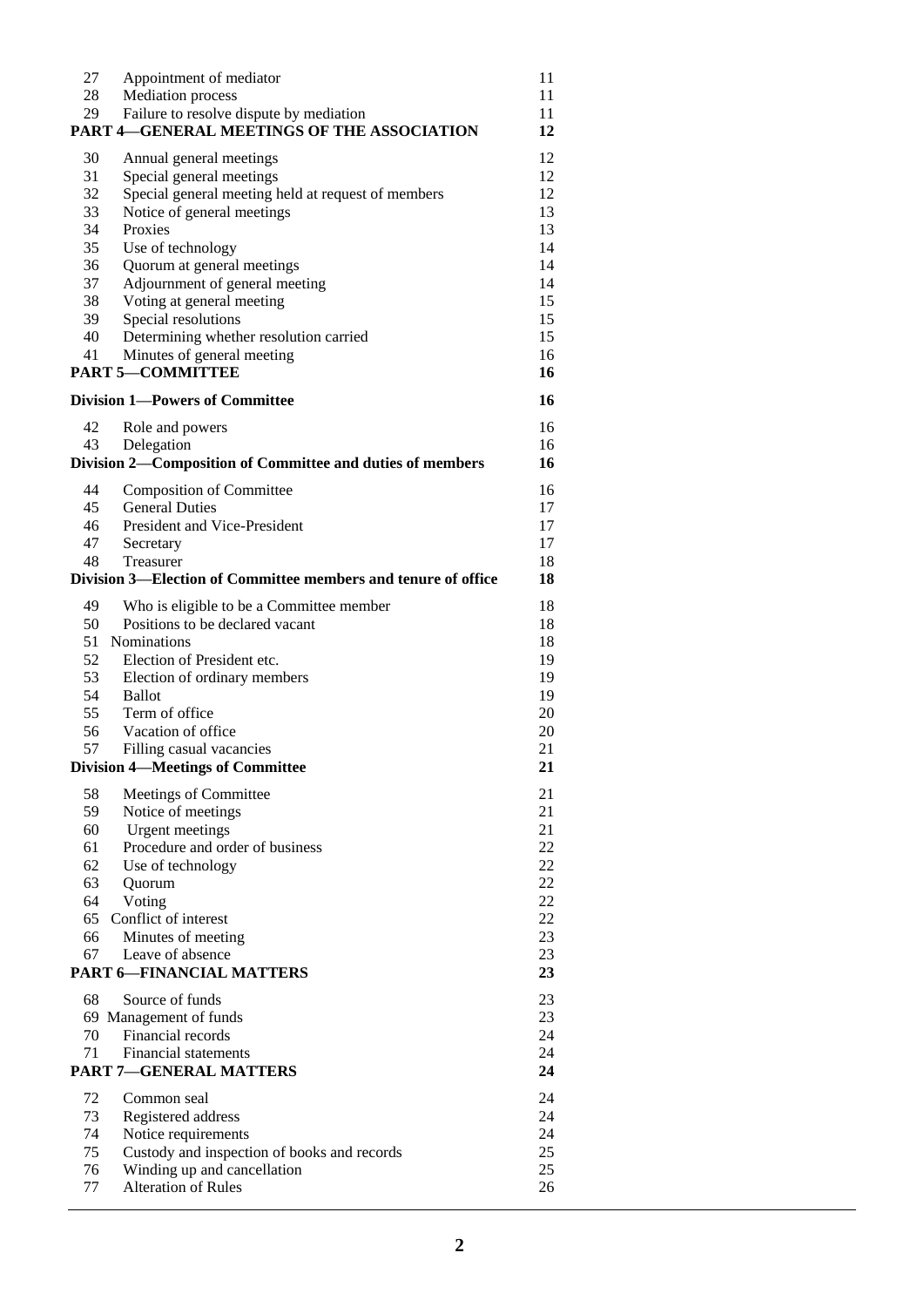$\overline{\mathbf{3}}$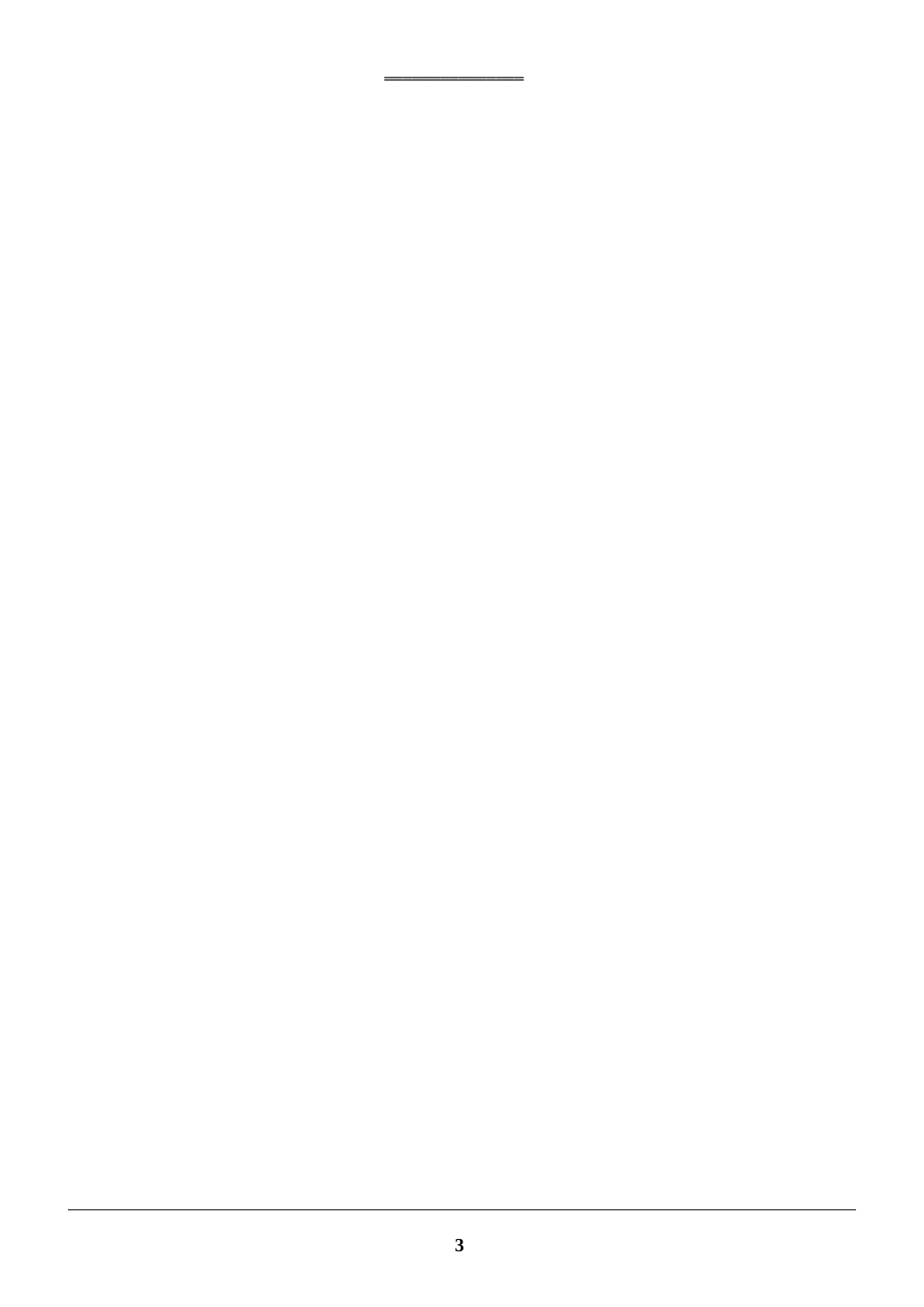#### **Model Rules for an Incorporated Association**

#### **Note**

The persons who from time to time are members of the Association are an incorporated association by the name given in rule 1 of these Rules.

Under section 46 of the **Associations Incorporation Reform Act 2012**, these Rules are taken to constitute the terms of a contract between the Association and its members.

#### **PART 1—PRELIMINARY**

### **1 Name**

*The name of the incorporated association is "Slovenian Australian Academic Association Incorporated" (SAAA).*

#### *Note*

*Under section 23 of the Act, the name of the association and its registration number must appear on all its business documents.*

### *2.1 Aim*

 *The aim of the Slovenian Australian Academic Association is to establish academic and academic-business collaboration between Slovenia and Australia, European Union, South East Europe and South East Asia.*

#### *2.2 Vision*

 *The Slovenian Australian Academic Association will be the main connection point between Slovenian and Australian academic institutions, throughout Australia, European Union, South East Europe, and South East Asia.* 

#### *2.3 Mission*

- *The Slovenian Australian Academic Association will:*
	- o *engage Slovenians from any country and all levels of education (primary, secondary and tertiary); and*
	- o *provide a platform for members to develop, enhance and strengthen their leadership and management skills; and*
	- o *identify collaboration and training for Slovenian Australians and Slovenians to become leaders and managers across the education, business, government, nongovernment sectors; and*
	- o *engage the Slovenian diaspora across the world.*

#### **3 Financial year**

The financial year of the Association is each period of 12 months ending on *"30 June 2016".*

#### **4 Definitions**

In these Rules—

*absolute majority*, of the Committee, means a majority of the committee members currently holding office and entitled to vote at the time (as distinct from a majority of committee members present at a committee meeting);

*associate member* means a member referred to in rule 14(1);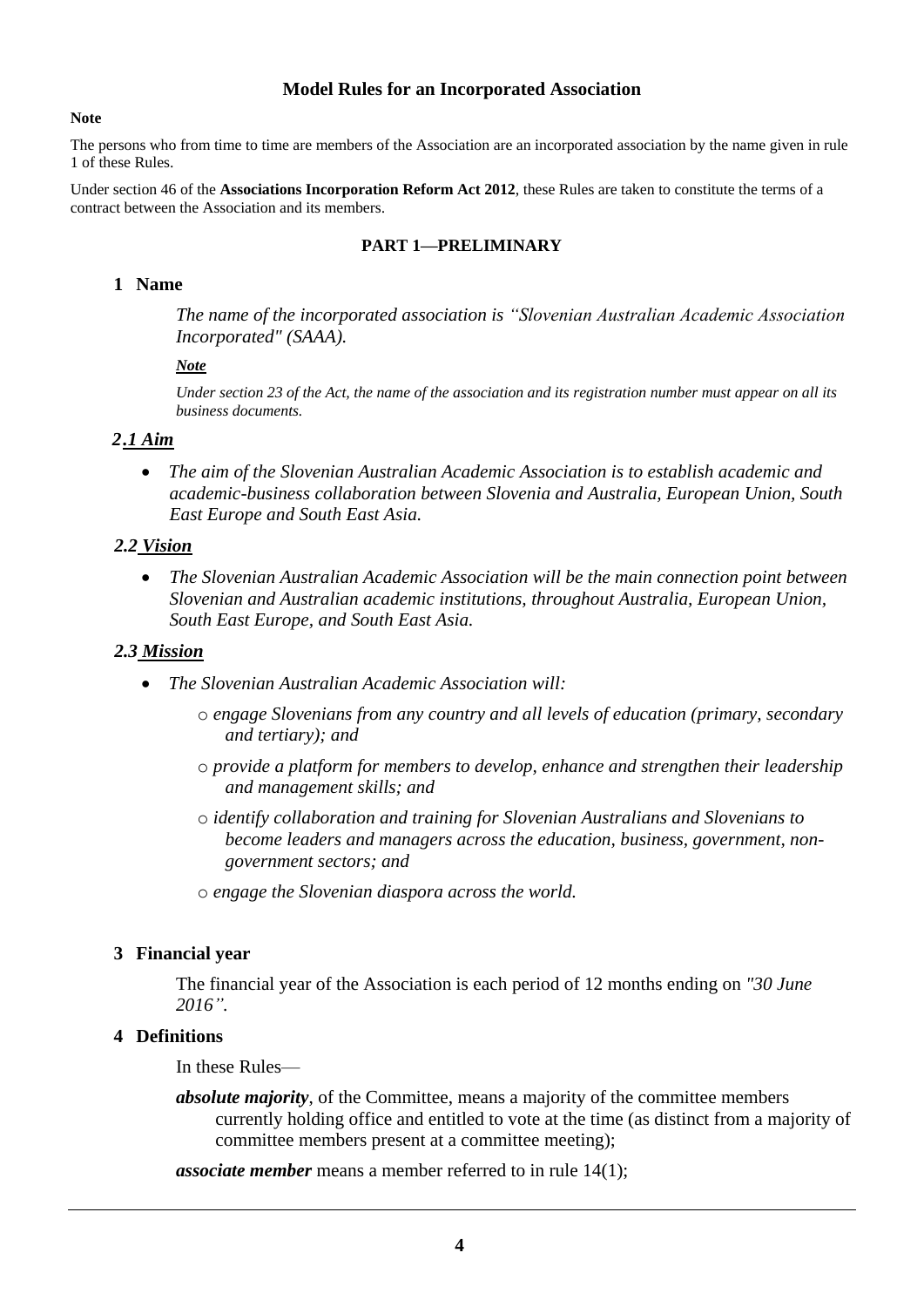- *Chairperson*, of a general meeting or committee meeting, means the person chairing the meeting as required under rule 46;
- *Committee* means the Committee having management of the business of the Association;
- *committee meeting* means a meeting of the Committee held in accordance with these Rules;
- *committee member* means a member of the Committee elected or appointed under Division 3 of Part 5;
- *disciplinary appeal meeting* means a meeting of the members of the Association convened under rule 23(3);
- *disciplinary meeting* means a meeting of the Committee convened for the purposes of rule 22;
- *disciplinary subcommittee* means the subcommittee appointed under rule 20;

*financial year* means the 12 month period specified in rule 3;

- *general meeting* means a general meeting of the members of the Association convened in accordance with Part 4 and includes an annual general meeting, a special general meeting and a disciplinary appeal meeting;
- *member* means a member of the Association:
- *member entitled to vote* means a member who under rule 13(2) is entitled to vote at a general meeting;
- *special resolution* means a resolution that requires not less than three-quarters of the members voting at a general meeting, whether in person or by proxy, to vote in favour of the resolution;
- *the Act* means the **Associations Incorporation Reform Act 2012** and includes any regulations made under that Act;
- *the Registrar* means the Registrar of Incorporated Associations.

#### **PART 2—POWERS OF ASSOCIATION**

### **5** *Powers of Association*

- (1) Subject to the Act, the Association has power to do all things incidental or conducive to achieve its purposes.
- (2) Without limiting subrule (1), the Association may
	- (a) acquire, hold and dispose of real or personal property;
	- (b) open and operate accounts with financial institutions;
	- (c) invest its money in any security in which trust monies may lawfully be invested;
	- (d) raise and *borrow* money on any terms and in any manner as it thinks fit with the agreement of members and the committee;
	- (e) secure the repayment of money raised or borrowed, or the payment of a debt or liability;
	- (f) appoint agents to transact business on its behalf;
	- (g) enter into any other contract it considers necessary or desirable.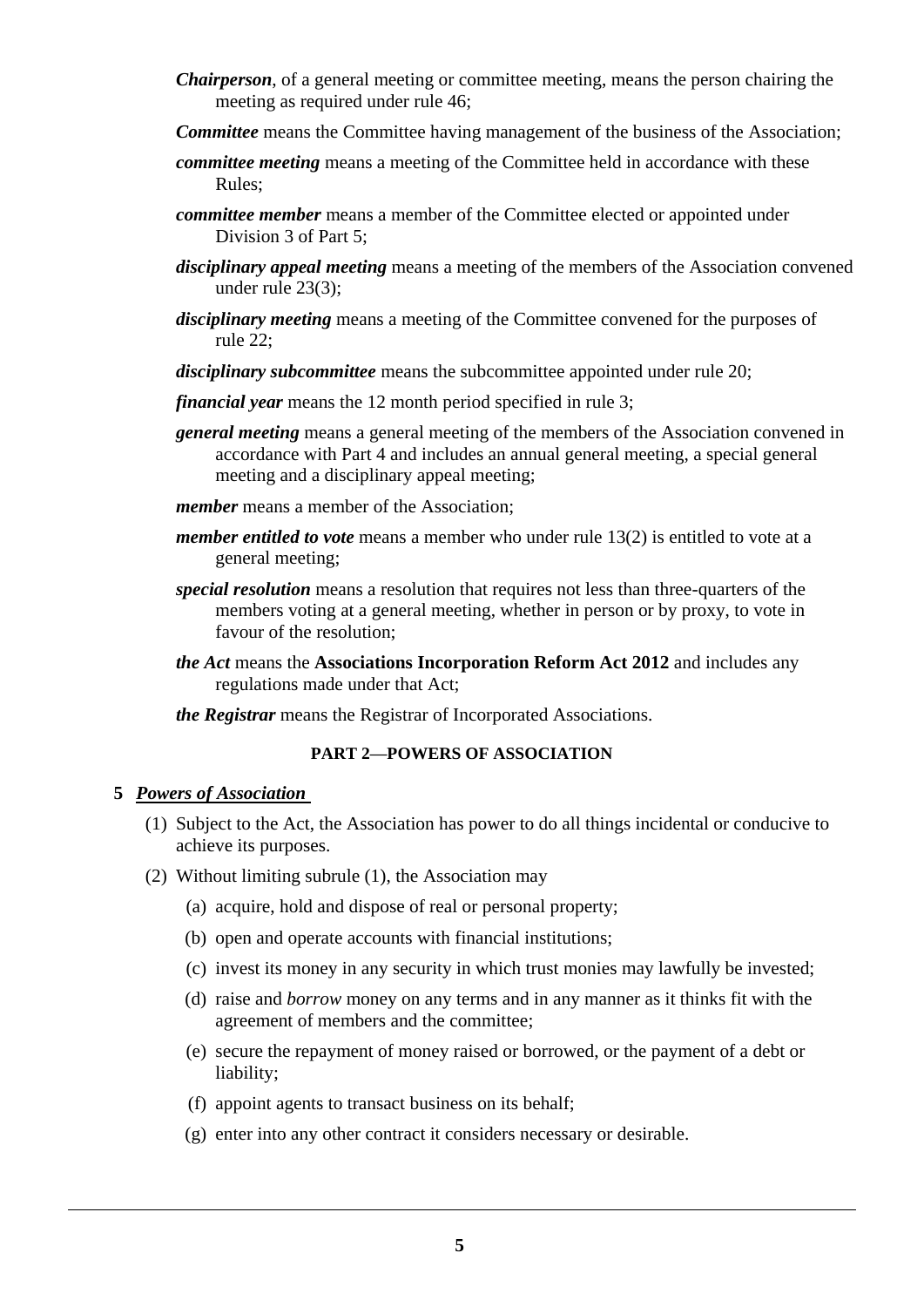(3) The Association may only exercise its powers and use its income and assets (including any surplus) for its purposes.

### **6 Not for profit organisation**

- (1) The Association must not distribute any surplus, income or assets directly or indirectly to its members.
- (2) Subrule (1) does not prevent the Association from paying a member—
	- (a) reimbursement for expenses properly incurred by the member; or
	- (b) for goods or services provided by the member—

if this is done in good faith on terms no more favourable than if the member was not a member.

**Note**

Section 33 of the Act provides that an incorporated association must not secure pecuniary profit for its members. Section 4 of the Act sets out in more detail the circumstances under which an incorporated association is not taken to secure pecuniary profit for its members.

### **PART 3—MEMBERS, DISCIPLINARY PROCEDURES AND GRIEVANCES**

### **Division 1—Membership**

### **7 Minimum number of members**

The Association must have at least 5 members.

#### **8 Who is eligible to be a member**

Any person who supports the purposes of the Association is eligible for membership.

### **9 Application for membership**

- (1) To apply to become a member of the Association, a person must submit a written application to a committee member stating that the person—
	- (a) wishes to become a member of the Association; and
	- (b) supports the purposes of the Association; and
	- (c) agrees to comply with these Rules.
- (2) The application—
	- (a) must be signed by the applicant; and
	- (b) may be accompanied by the joining fee on agreement of the committee.

The joining fee is the fee (if any) determined by the Association under rule 12(3).

### **10 Consideration of application**

- (1) As soon as practicable after an application for membership is received, the Committee must decide by resolution whether to accept or reject the application.
- (2) The Committee must notify the applicant in writing of its decision as soon as practicable after the decision is made.
- (3) If the Committee rejects the application, it must return any money accompanying the application to the applicant.
- (4) No reason need be given for the rejection of an application.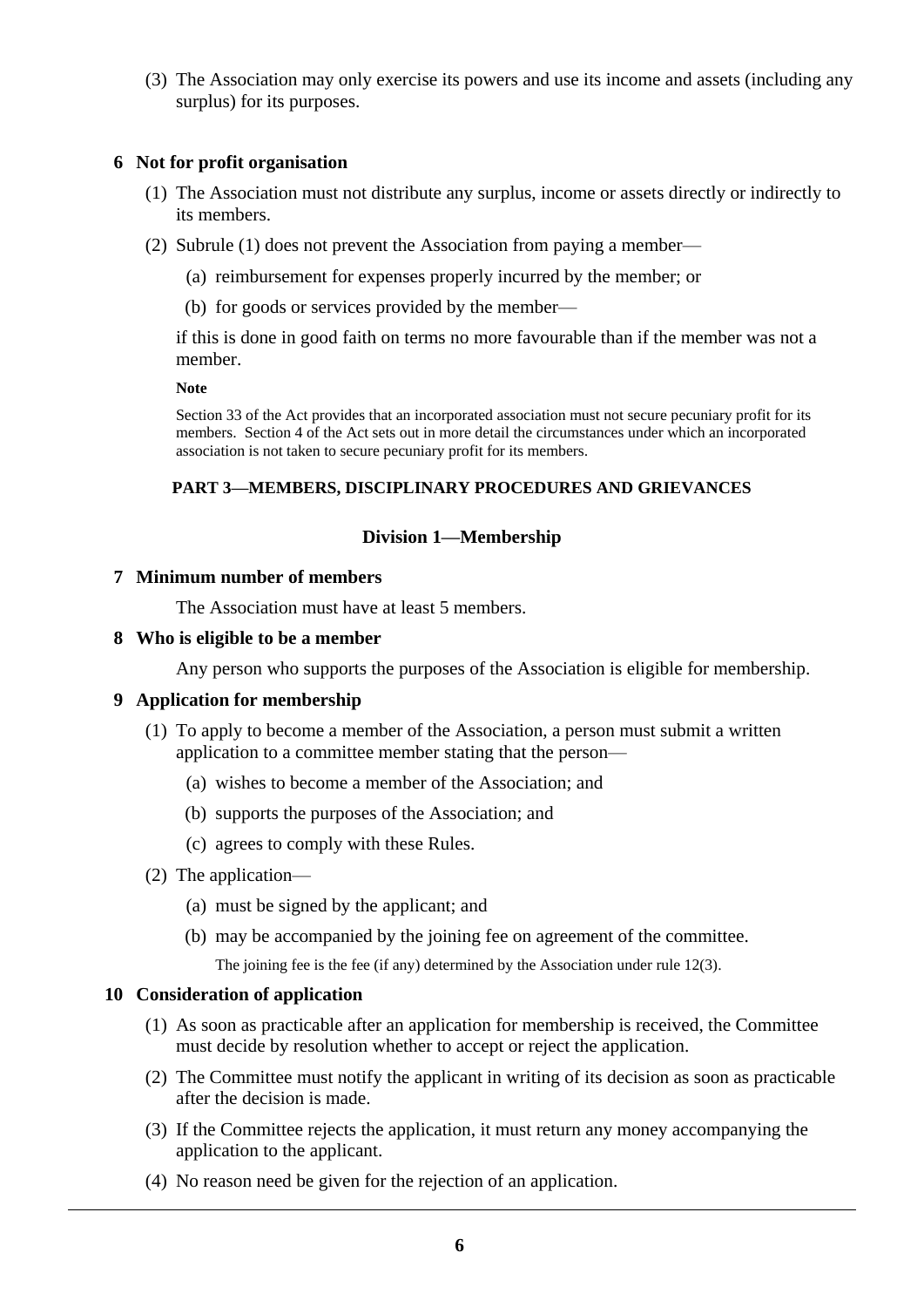### **11 New membership**

- (1) If an application for membership is approved by the Committee—
	- (a) the resolution to accept the membership must be recorded in the minutes of the committee meeting; and
	- (b) the Secretary must, as soon as practicable, enter the name and address of the new member, and the date of becoming a member, in the register of members.
- (2) A person becomes a member of the Association and, subject to rule 13(2), is entitled to exercise his or her rights of membership from the date, whichever is the later, on which—
	- (a) the Committee approves the person's membership; or
	- (b) the person pays the joining fee.

### **12 Annual subscription and fee on joining**

- (1) At each annual general meeting, the Association must determine—
	- (a) the amount of the annual subscription (if any) for the following financial year; and
	- (b) the date for payment of the annual subscription.
- (2) The Association may determine that a lower annual subscription is payable by associate members.
- (3) The Association may determine that any new member who joins after the start of a financial year must, for that financial year, pay a fee equal to—
	- (a) the full annual subscription; or
	- (b) a pro rata annual subscription based on the remaining part of the financial year; or
	- (c) a fixed amount determined from time to time by the Association.
- (4) The rights of a member (including the right to vote) who has not paid the annual subscription by the due date are suspended until the subscription is paid.

#### **13 General rights of members**

- (1) A member of the Association who is entitled to vote has the right—
	- (a) to receive notice of general meetings and of proposed special resolutions in the manner and time prescribed by these Rules; and
	- (b) to submit items of business for consideration at a general meeting; and
	- (c) to attend and be heard at general meetings; and
	- (d) to vote at a general meeting; and
	- (e) to have access to the minutes of general meetings and other documents of the Association as provided under rule 75; and
	- (f) to inspect the register of members.
- (2) A member is entitled to vote if—
	- (a) the member is a member other than an associate member; and
	- (b) more than 10 business days have passed since he or she became a member of the Association; and
	- (c) the member's membership rights are not suspended for any reason.
- **14 Associate members**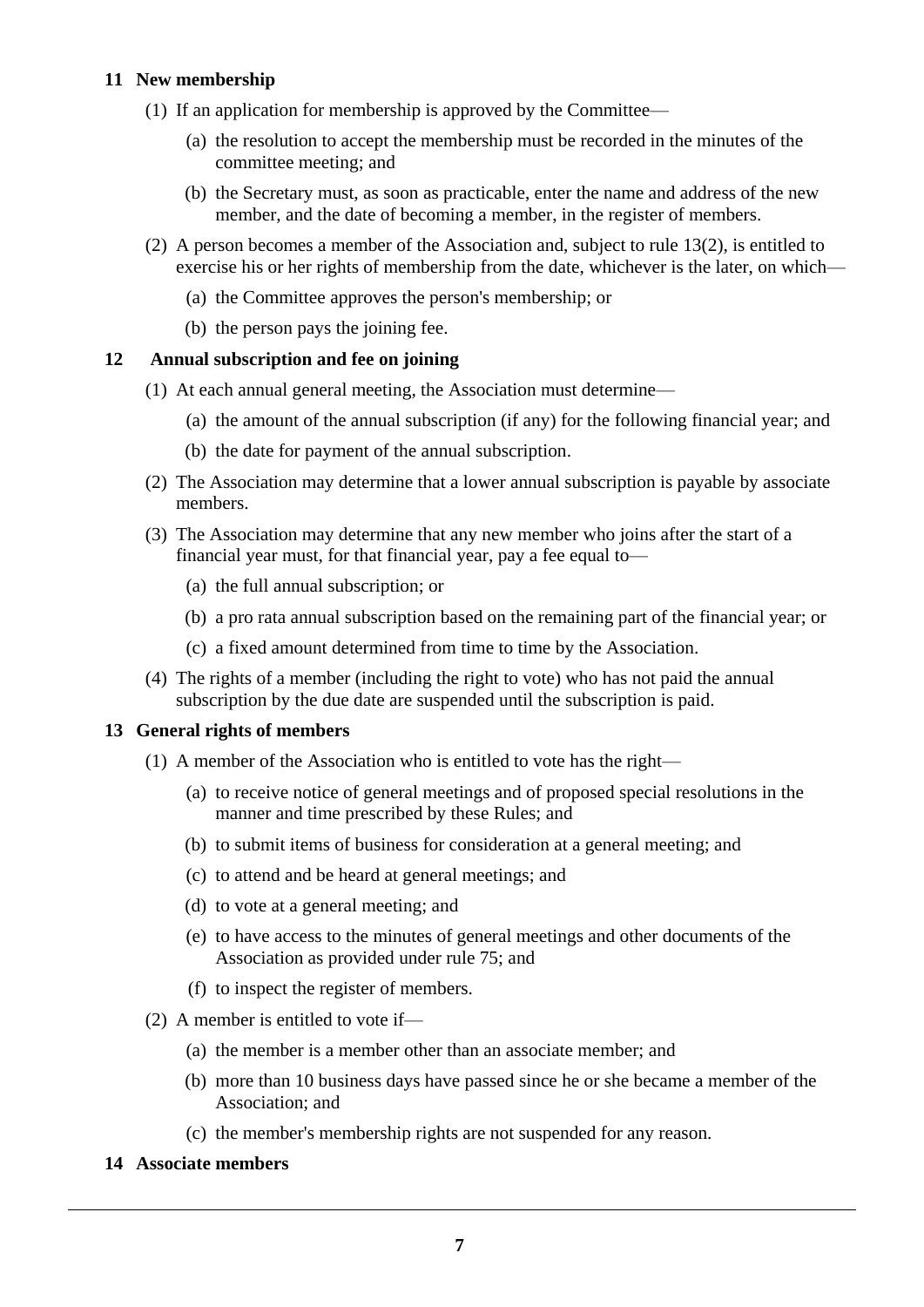- (1) Associate members of the Association include—
	- (a) any members under the age of 15 years; and
	- (b) any other category of member as determined by special resolution at a general meeting.
- (2) An associate member must not vote but may have other rights as determined by the Committee or by resolution at a general meeting.

#### **15 Rights not transferable**

The rights of a member are not transferable and end when membership ceases.

#### **16 Ceasing membership**

- (1) The membership of a person ceases on resignation, expulsion or death.
- (2) If a person ceases to be a member of the Association, the Secretary must, as soon as practicable, enter the date the person ceased to be a member in the register of members.

#### **17 Resigning as a member**

(1) A member may resign by notice in writing given to the Association.

#### **Note**

Rule 74(3) sets out how notice may be given to the association. It includes by post or by handing the notice to a member of the committee.

- (2) A member is taken to have resigned if—
	- (a) the member's annual subscription is more than 12 months in arrears; or
	- (b) where no annual subscription is payable—
		- (i) the Secretary has made a written request to the member to confirm that he or she wishes to remain a member; and
		- (ii) the member has not, within 3 months after receiving that request, confirmed in writing that he or she wishes to remain a member.

#### **18 Register of members**

- (1) The Secretary must keep and maintain a register of members that includes—
	- (a) for each current member—
		- (i) the member's name;
		- (ii) the address for notice last given by the member;
		- (iii) the date of becoming a member;
		- (iv) if the member is an associate member, a note to that effect;
		- (v) any other information determined by the Committee; and
	- (b) for each former member, the date of ceasing to be a member.
- (2) Any member may, at a reasonable time and free of charge, inspect the register of members.

#### **Note**

Under section 59 of the Act, access to the personal information of a person recorded in the register of members may be restricted in certain circumstances. Section 58 of the Act provides that it is an offence to make improper use of information about a person obtained from the Register of Members.

### **Division 2—Disciplinary action**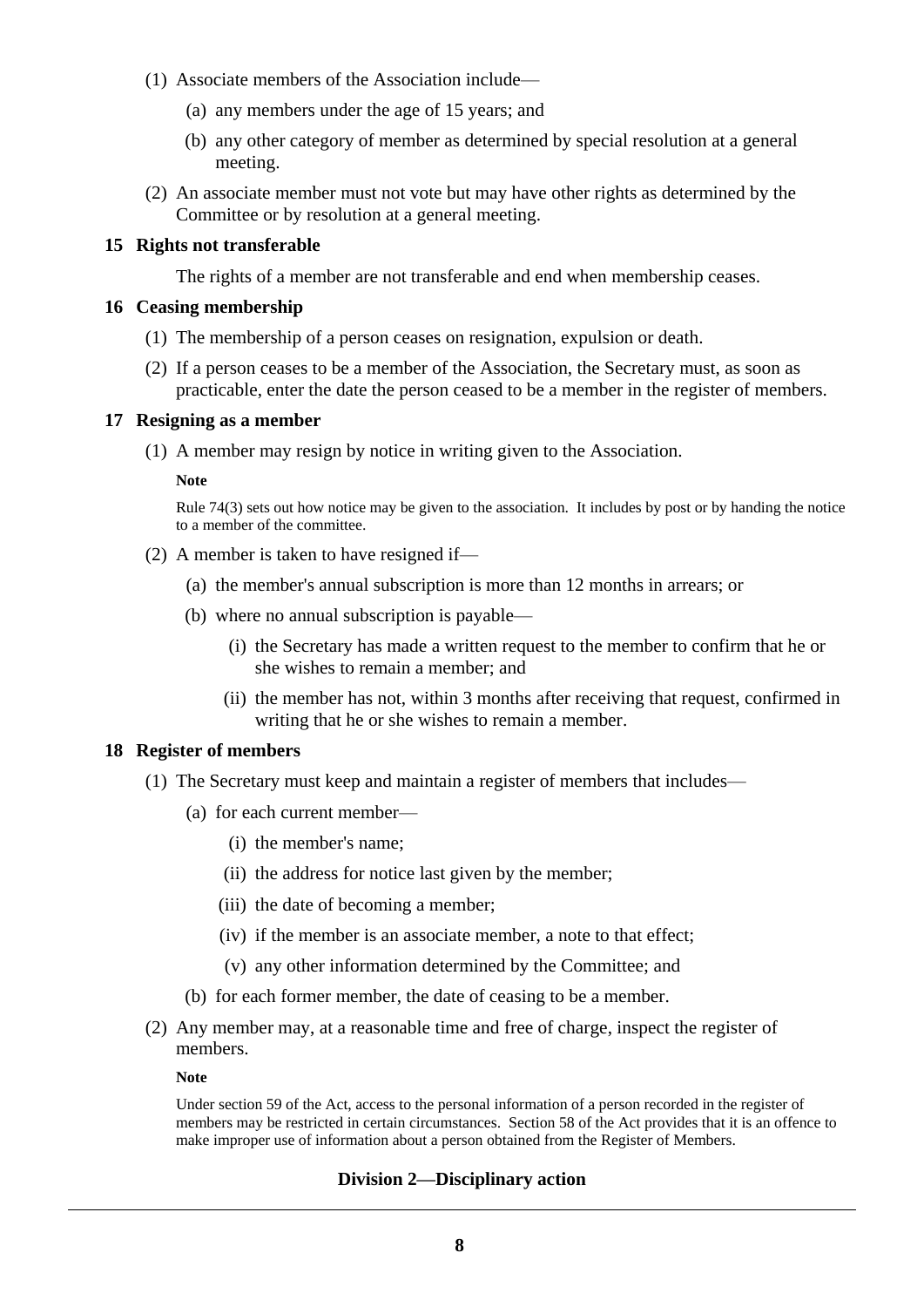### **19 Grounds for taking disciplinary action**

The Association may take disciplinary action against a member in accordance with this Division if it is determined that the member—

- (a) has failed to comply with these Rules; or
- (b) refuses to support the purposes of the Association; or
- (c) has engaged in conduct prejudicial to the Association.

#### **20 Disciplinary subcommittee**

- (1) If the Committee is satisfied that there are sufficient grounds for taking disciplinary action against a member, the Committee must appoint a disciplinary subcommittee to hear the matter and determine what action, if any, to take against the member.
- (2) The members of the disciplinary subcommittee—
	- (a) may be Committee members, members of the Association or anyone else; but
	- (b) must not be biased against, or in favour of, the member concerned.

### **21 Notice to member**

- (1) Before disciplinary action is taken against a member, the Secretary must give written notice to the member—
	- (a) stating that the Association proposes to take disciplinary action against the member; and
	- (b) stating the grounds for the proposed disciplinary action; and
	- (c) specifying the date, place and time of the meeting at which the disciplinary subcommittee intends to consider the disciplinary action (the *disciplinary meeting*); and
	- (d) advising the member that he or she may do one or both of the following—
		- (i) attend the disciplinary meeting and address the disciplinary subcommittee at that meeting;
		- (ii) give a written statement to the disciplinary subcommittee at any time before the disciplinary meeting; and
	- (e) setting out the member's appeal rights under rule 23.
- (2) The notice must be given no earlier than 28 days, and no later than 14 days, before the disciplinary meeting is held.

### **22 Decision of subcommittee**

- (1) At the disciplinary meeting, the disciplinary subcommittee must—
	- (a) give the member an opportunity to be heard; and
	- (b) consider any written statement submitted by the member.
- (2) After complying with subrule (1), the disciplinary subcommittee may—
	- (a) take no further action against the member; or
	- (b) subject to subrule (3)—
		- (i) reprimand the member; or
		- (ii) suspend the membership rights of the member for a specified period; or
		- (iii) expel the member from the Association.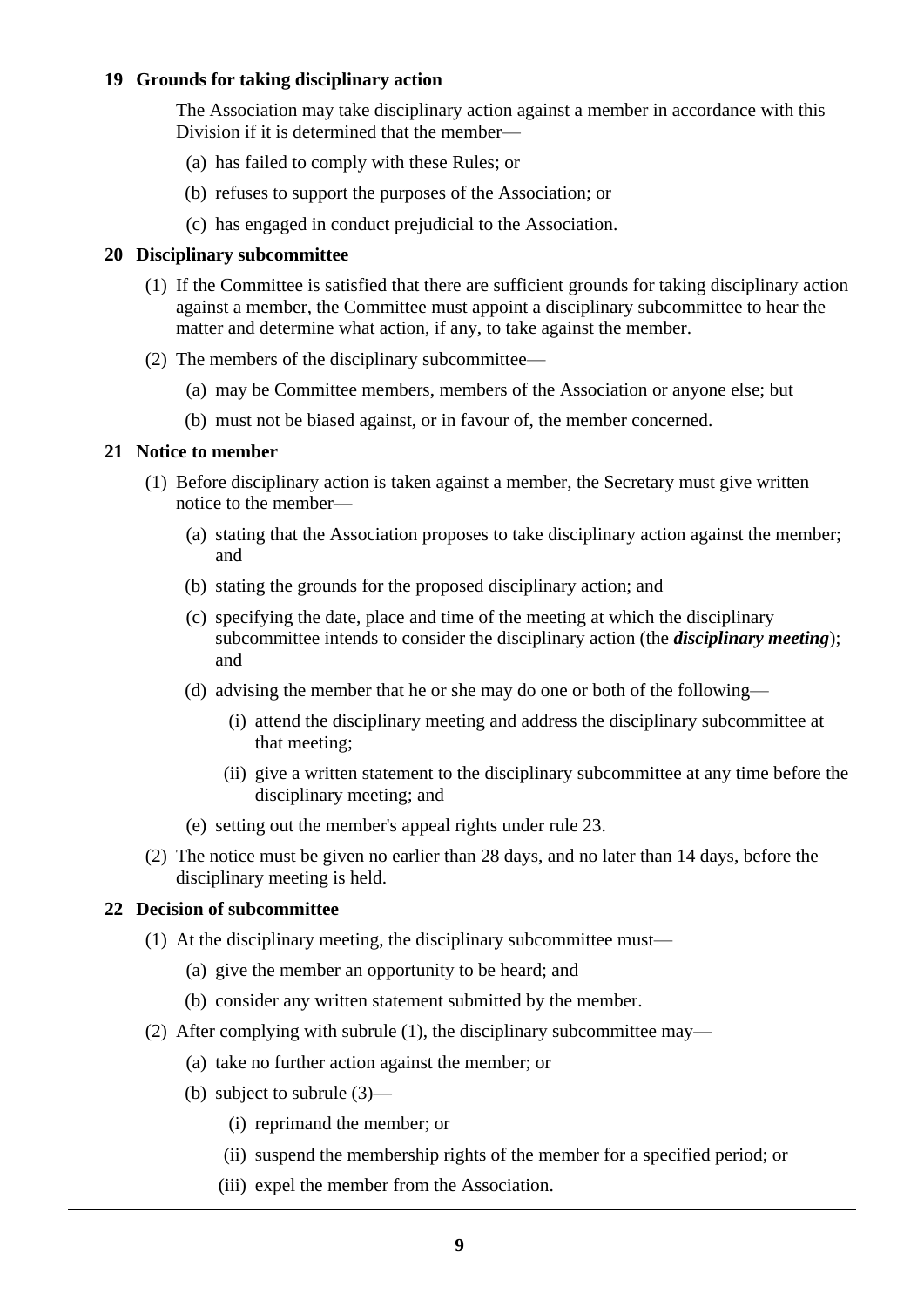- (3) The disciplinary subcommittee may not fine the member.
- (4) The suspension of membership rights or the expulsion of a member by the disciplinary subcommittee under this rule takes effect immediately after the vote is passed.

### **23 Appeal rights**

- (1) A person whose membership rights have been suspended or who has been expelled from the Association under rule 22 may give notice to the effect that he or she wishes to appeal against the suspension or expulsion.
- (2) The notice must be in writing and given—
	- (a) to the disciplinary subcommittee immediately after the vote to suspend or expel the person is taken; or
	- (b) to the Secretary not later than 48 hours after the vote.
- (3) If a person has given notice under subrule (2), a disciplinary appeal meeting must be convened by the Committee as soon as practicable, but in any event not later than 21 days, after the notice is received.
- (4) Notice of the disciplinary appeal meeting must be given to each member of the Association who is entitled to vote as soon as practicable and must—
	- (a) specify the date, time and place of the meeting; and
	- (b) state—
		- (i) the name of the person against whom the disciplinary action has been taken; and
		- (ii) the grounds for taking that action; and
		- (iii) that at the disciplinary appeal meeting the members present must vote on whether the decision to suspend or expel the person should be upheld or revoked.

### **24 Conduct of disciplinary appeal meeting**

- (1) At a disciplinary appeal meeting—
	- (a) no business other than the question of the appeal may be conducted; and
	- (b) the Committee must state the grounds for suspending or expelling the member and the reasons for taking that action; and
	- (c) the person whose membership has been suspended or who has been expelled must be given an opportunity to be heard.
- (2) After complying with subrule (1), the members present and entitled to vote at the meeting must vote by secret ballot on the question of whether the decision to suspend or expel the person should be upheld or revoked.
- (3) A member may not vote by proxy at the meeting.
- (4) The decision is upheld if not less than three quarters of the members voting at the meeting vote in favour of the decision.

### **Division 3—Grievance procedure**

### **25 Application**

(1) The grievance procedure set out in this Division applies to disputes under these Rules between—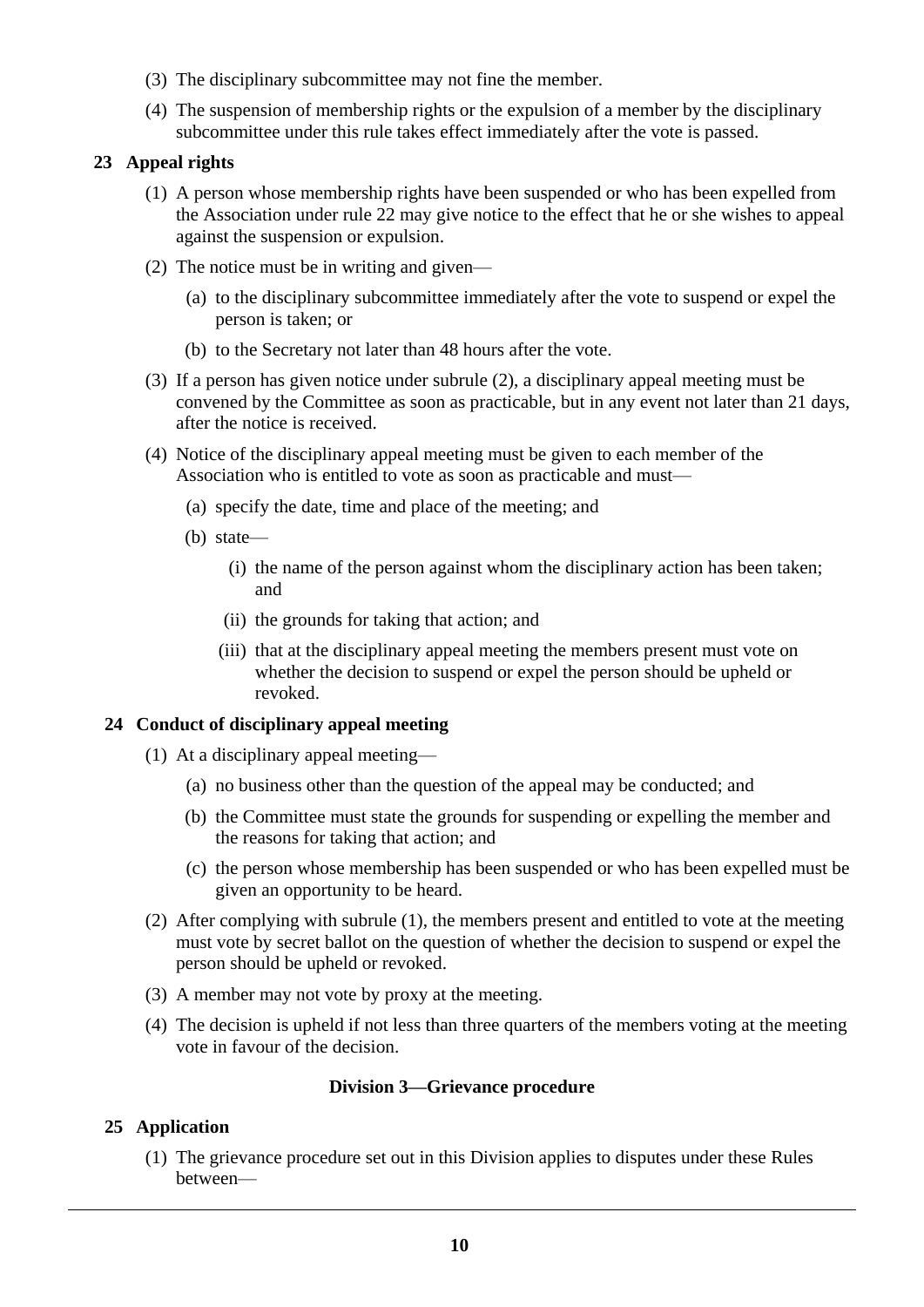- (a) a member and another member;
- (b) a member and the Committee;
- (c) a member and the Association.
- (2) A member must not initiate a grievance procedure in relation to a matter that is the subject of a disciplinary procedure until the disciplinary procedure has been completed.

### **26 Parties must attempt to resolve the dispute**

The parties to a dispute must attempt to resolve the dispute between themselves within 14 days of the dispute coming to the attention of each party.

### **27 Appointment of mediator**

- (1) If the parties to a dispute are unable to resolve the dispute between themselves within the time required by rule 26, the parties must within 10 days—
	- (a) notify the Committee of the dispute; and
	- (b) agree to or request the appointment of a mediator; and
	- (c) attempt in good faith to settle the dispute by mediation.
- (2) The mediator must be—
	- (a) a person chosen by agreement between the parties; or
	- (b) in the absence of agreement—
		- (i) if the dispute is between a member and another member—a person appointed by the Committee; or
		- (ii) if the dispute is between a member and the Committee or the Association a person appointed or employed by the Dispute Settlement Centre of Victoria.
- (3) A mediator appointed by the Committee may be a member or former member of the Association but in any case must not be a person who—
	- (a) has a personal interest in the dispute; or
	- (b) is biased in favour of or against any party.

### **28 Mediation process**

- (1) The mediator to the dispute, in conducting the mediation, must—
	- (a) give each party every opportunity to be heard; and
	- (b) allow due consideration by all parties of any written statement submitted by any party; and
	- (c) ensure that natural justice is accorded to the parties throughout the mediation process.
- (2) The mediator must not determine the dispute.

### **29 Failure to resolve dispute by mediation**

If the mediation process does not resolve the dispute, the parties may seek to resolve the dispute in accordance with the Act or otherwise at law.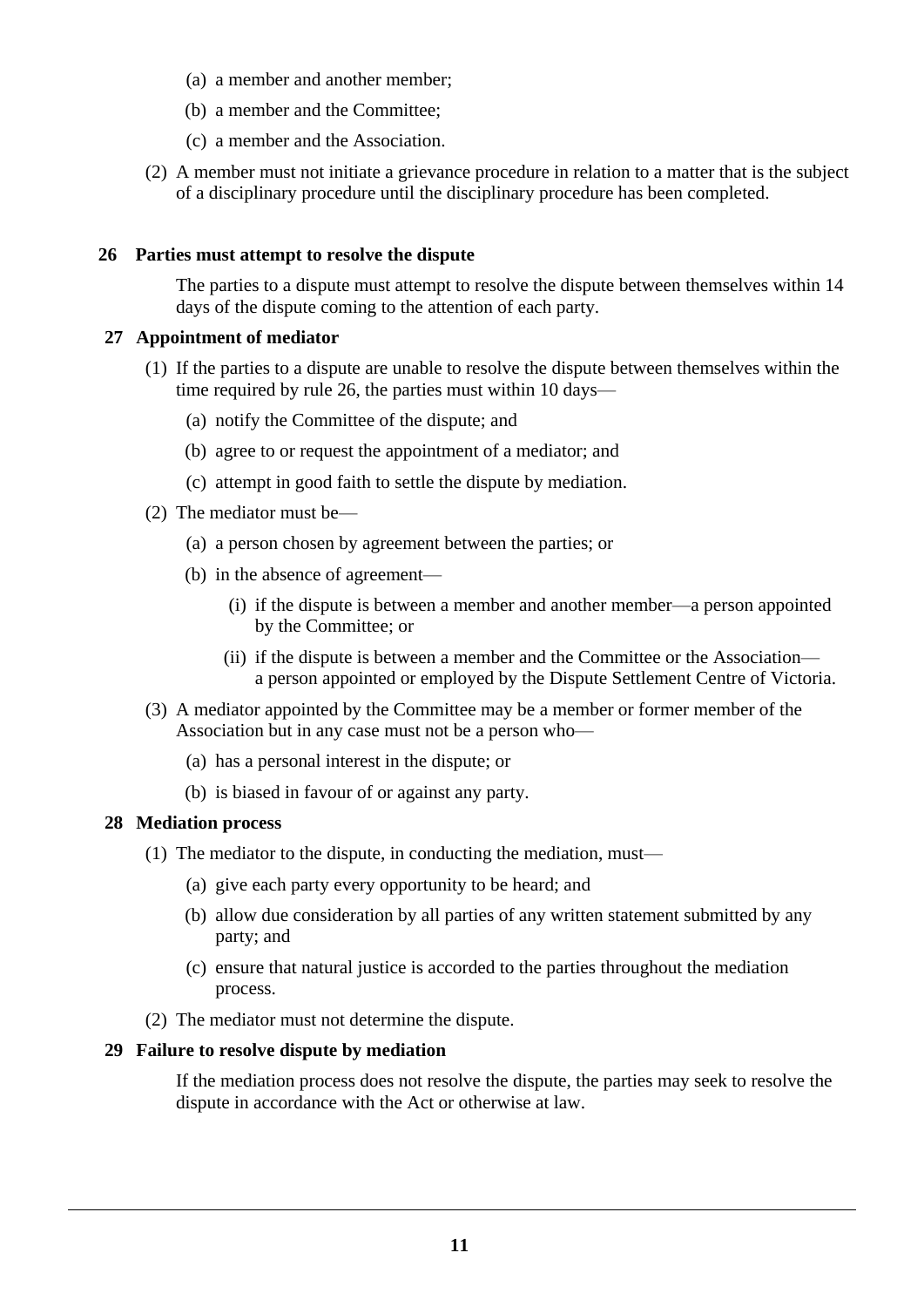#### **PART 4—GENERAL MEETINGS OF THE ASSOCIATION**

#### **30 Annual general meetings**

- (1) The Committee must convene an annual general meeting of the Association to be held within 5 months after the end of each financial year.
- (2) Despite subrule (1), the Association may hold its first annual general meeting at any time within 18 months after its incorporation.
- (3) The Committee may determine the date, time and place of the annual general meeting.
- (4) The ordinary business of the annual general meeting is as follows—
	- (a) to confirm the minutes of the previous annual general meeting and of any special general meeting held since then;
	- (b) to receive and consider—
		- (i) the annual report of the Committee on the activities of the Association during the preceding financial year; and
		- (ii) the financial statements of the Association for the preceding financial year submitted by the Committee in accordance with Part 7 of the Act;
	- (c) to elect the members of the Committee;
	- (d) to confirm or vary the amounts (if any) of the annual subscription and joining fee.
- (5) The annual general meeting may also conduct any other business of which notice has been given in accordance with these Rules.

#### **31 Special general meetings**

- (1) Any general meeting of the Association, other than an annual general meeting or a disciplinary appeal meeting, is a special general meeting.
- (2) The Committee may convene a special general meeting whenever it thinks fit.
- (3) No business other than that set out in the notice under rule 33 may be conducted at the meeting.

#### **Note**

General business may be considered at the meeting if it is included as an item for consideration in the notice under rule 33 and the majority of members at the meeting agree.

#### **32 Special general meeting held at request of members**

- (1) The Committee must convene a special general meeting if a request to do so is made in accordance with subrule (2) by at least 10% of the total number of members.
- (2) A request for a special general meeting must—
	- (a) be in writing; and
	- (b) state the business to be considered at the meeting and any resolutions to be proposed; and
	- (c) include the names and signatures of the members requesting the meeting; and
	- (d) be given to the Secretary.
- (3) If the Committee does not convene a special general meeting within one month after the date on which the request is made, the members making the request (or any of them) may convene the special general meeting.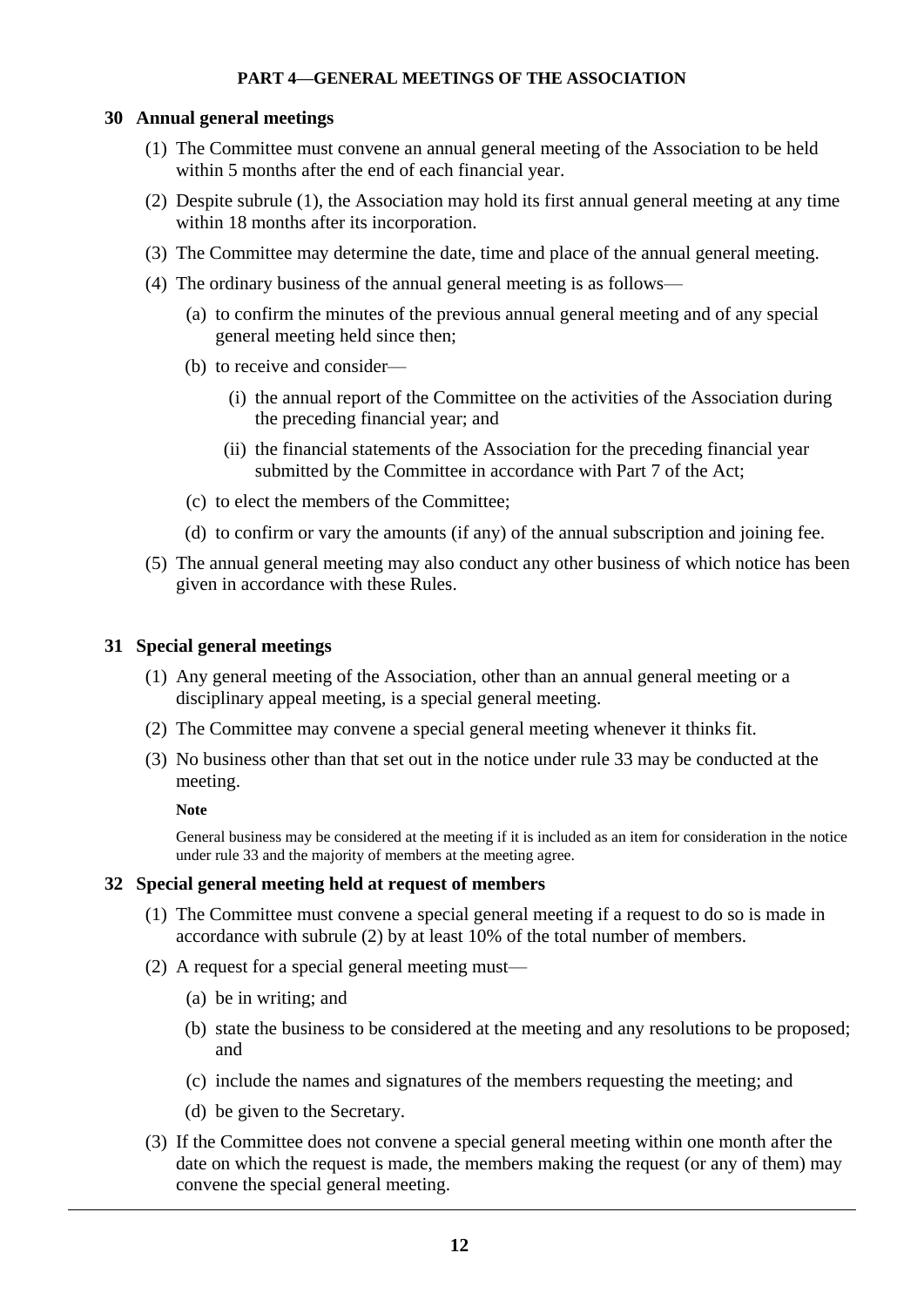- (4) A special general meeting convened by members under subrule (3)—
	- (a) must be held within 3 months after the date on which the original request was made; and
	- (b) may only consider the business stated in that request.
- (5) The Association must reimburse all reasonable expenses incurred by the members convening a special general meeting under subrule (3).

#### **33 Notice of general meetings**

- (1) The Secretary (or, in the case of a special general meeting convened under rule 32(3), the members convening the meeting) must give to each member of the Association—
	- (a) at least 21 days' notice of a general meeting if a special resolution is to be proposed at the meeting; or
	- (b) at least 14 days' notice of a general meeting in any other case.
- (2) The notice must—
	- (a) specify the date, time and place of the meeting; and
	- (b) indicate the general nature of each item of business to be considered at the meeting; and
	- (c) if a special resolution is to be proposed—
		- (i) state in full the proposed resolution; and
		- (ii) state the intention to propose the resolution as a special resolution; and
	- (d) comply with rule 34(5).
- (3) This rule does not apply to a disciplinary appeal meeting.

**Note**

Rule 23(4) sets out the requirements for notice of a disciplinary appeal meeting.

#### **34 Proxies**

- (1) A member may appoint another member as his or her proxy to vote and speak on his or her behalf at a general meeting other than at a disciplinary appeal meeting.
- (2) The appointment of a proxy must be in writing and signed by the member making the appointment.
- (3) The member appointing the proxy may give specific directions as to how the proxy is to vote on his or her behalf, otherwise the proxy may vote on behalf of the member in any matter as he or she sees fit.
- (4) If the Committee has approved a form for the appointment of a proxy, the member may use any other form that clearly identifies the person appointed as the member's proxy and that has been signed by the member.
- (5) Notice of a general meeting given to a member under rule 33 must—
	- (a) state that the member may appoint another member as a proxy for the meeting; and
	- (b) include a copy of any form that the Committee has approved for the appointment of a proxy.
- (6) A form appointing a proxy must be given to the Chairperson of the meeting before or at the commencement of the meeting.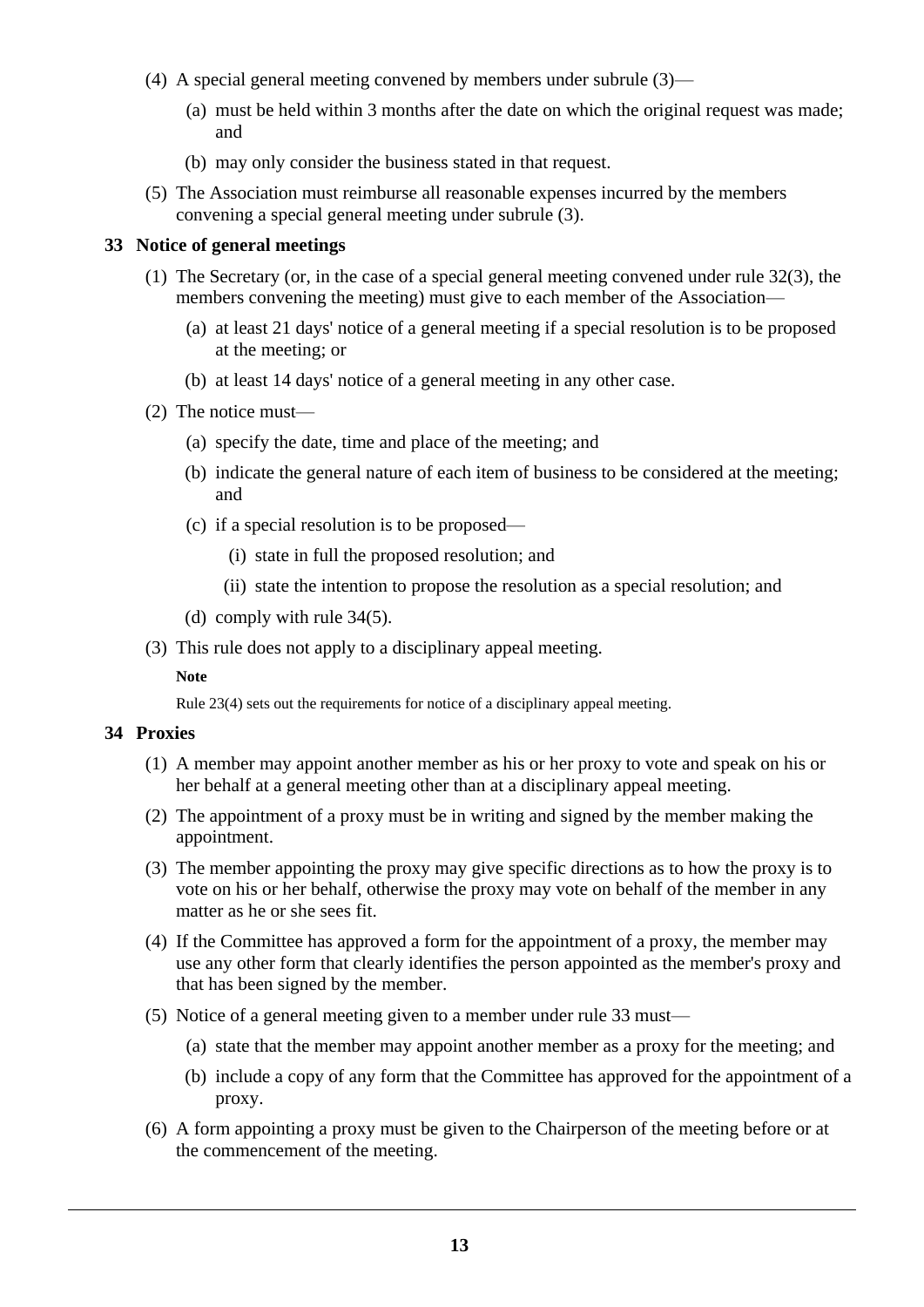(7) A form appointing a proxy sent by post or electronically is of no effect unless it is received by the Association no later than 24 hours before the commencement of the meeting.

### **35 Use of technology**

- (1) A member not physically present at a general meeting may be permitted to participate in the meeting by the use of technology that allows that member and the members present at the meeting to clearly and simultaneously communicate with each other.
- (2) For the purposes of this Part, a member participating in a general meeting as permitted under subrule (1) is taken to be present at the meeting and, if the member votes at the meeting, is taken to have voted in person.

### **36 Quorum at general meetings**

- (1) No business may be conducted at a general meeting unless a quorum of members is present.
- (2) The quorum for a general meeting is the presence (physically, by proxy or as allowed under rule 35) of 10% of the members entitled to vote.
- (3) If a quorum is not present within 30 minutes after the notified commencement time of a general meeting—
	- (a) in the case of a meeting convened by, or at the request of, members under rule 32 the meeting must be dissolved;

### **Note**

If a meeting convened by, or at the request of, members is dissolved under this subrule, the business that was to have been considered at the meeting is taken to have been dealt with. If members wish to have the business reconsidered at another special meeting, the members must make a new request under rule 32.

- (b) in any other case—
	- (i) the meeting must be adjourned to a date not more than 21 days after the adjournment; and
	- (ii) notice of the date, time and place to which the meeting is adjourned must be given at the meeting and confirmed by written notice given to all members as soon as practicable after the meeting.
- (4) If a quorum is not present within 30 minutes after the time to which a general meeting has been adjourned under subrule (3)(b), the members present at the meeting (if not fewer than 3) may proceed with the business of the meeting as if a quorum were present.

### **37 Adjournment of general meeting**

- (1) The Chairperson of a general meeting at which a quorum is present may, with the consent of a majority of members present at the meeting, adjourn the meeting to another time at the same place or at another place.
- (2) Without limiting subrule (1), a meeting may be adjourned—
	- (a) if there is insufficient time to deal with the business at hand; or
	- (b) to give the members more time to consider an item of business.

### **Example**

The members may wish to have more time to examine the financial statements submitted by the Committee at an annual general meeting.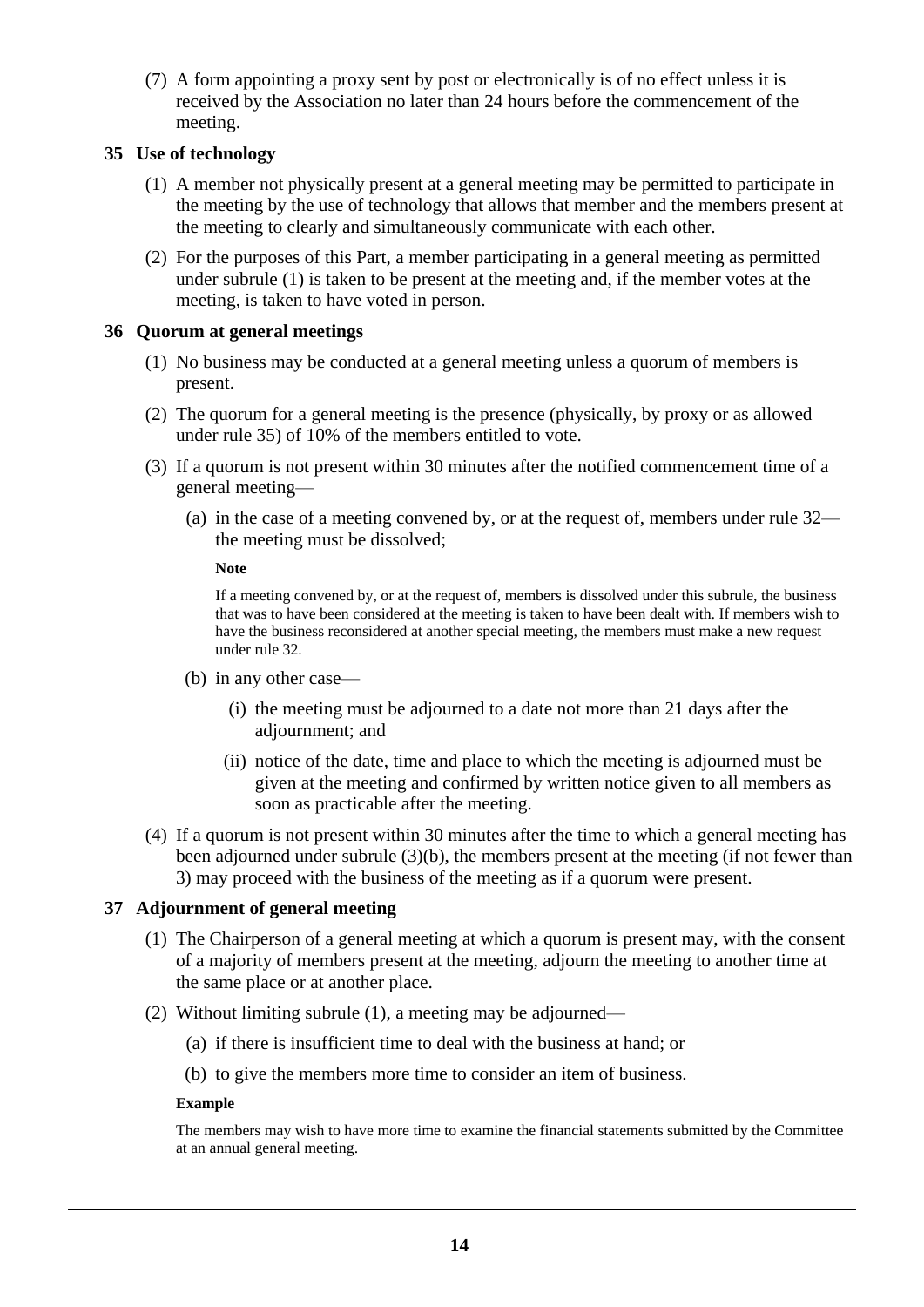- (3) No business may be conducted on the resumption of an adjourned meeting other than the business that remained unfinished when the meeting was adjourned.
- (4) Notice of the adjournment of a meeting under this rule is not required unless the meeting is adjourned for 14 days or more, in which case notice of the meeting must be given in accordance with rule 33.

### **38 Voting at general meeting**

- (1) On any question arising at a general meeting—
	- (a) subject to subrule (3), each member who is entitled to vote has one vote; and
	- (b) members may vote personally or by proxy; and
	- (c) except in the case of a special resolution, the question must be decided on a majority of votes.
- (2) If votes are divided equally on a question, the Chairperson of the meeting has a second or casting vote.
- (3) If the question is whether or not to confirm the minutes of a previous meeting, only members who were present at that meeting may vote.
- (4) This rule does not apply to a vote at a disciplinary appeal meeting conducted under rule 24.

### **39 Special resolutions**

A special resolution is passed if not less than three quarters of the members voting at a general meeting (whether in person or by proxy) vote in favour of the resolution.

**Note**

In addition to certain matters specified in the Act, a special resolution is required—

- (a) to remove a committee member from office ;
- (b) to alter these Rules, including changing the name or any of the purposes of the Association.

#### **40 Determining whether resolution carried**

- (1) Subject to subsection (2), the Chairperson of a general meeting may, on the basis of a show of hands, declare that a resolution has been-
	- (a) carried; or
	- (b) carried unanimously; or
	- (c) carried by a particular majority; or
	- (d) lost—

and an entry to that effect in the minutes of the meeting is conclusive proof of that fact.

- (2) If a poll (where votes are cast in writing) is demanded by three or more members on any question—
	- (a) the poll must be taken at the meeting in the manner determined by the Chairperson of the meeting; and
	- (b) the Chairperson must declare the result of the resolution on the basis of the poll.
- (3) A poll demanded on the election of the Chairperson or on a question of an adjournment must be taken immediately.
- (4) A poll demanded on any other question must be taken before the close of the meeting at a time determined by the Chairperson.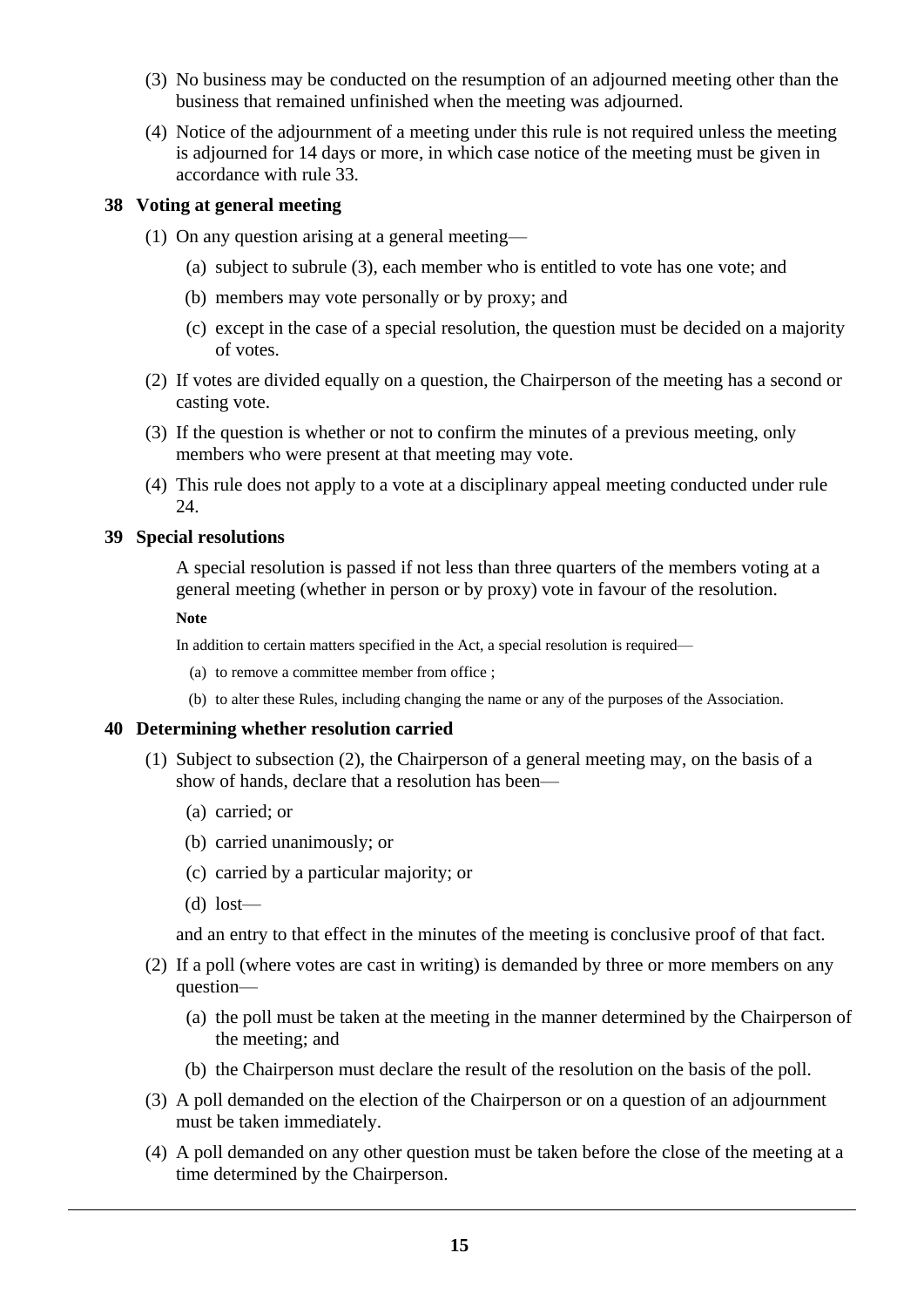### **41 Minutes of general meeting**

- (1) The Committee must ensure that minutes are taken and kept of each general meeting.
- (2) The minutes must record the business considered at the meeting, any resolution on which a vote is taken and the result of the vote.
- (3) In addition, the minutes of each annual general meeting must include—
	- (a) the names of the members attending the meeting; and
	- (b) proxy forms given to the Chairperson of the meeting under rule 34(6); and
	- (c) the financial statements submitted to the members in accordance with rule  $30(4)(b)(ii)$ ; and
	- (d) the certificate signed by two committee members certifying that the financial statements give a true and fair view of the financial position and performance of the Association; and
	- (e) any audited accounts and auditor's report or report of a review accompanying the financial statements that are required under the Act.

### **PART 5—COMMITTEE**

### **Division 1—Powers of Committee**

### **42 Role and powers**

- (1) The business of the Association must be managed by or under the direction of a Committee.
- (2) The Committee may exercise all the powers of the Association except those powers that these Rules or the Act require to be exercised by general meetings of the members of the Association.
- (3) The Committee may—
	- (a) appoint and remove staff;
	- (b) establish subcommittees consisting of members with terms of reference it considers appropriate.

### **43 Delegation**

- (1) The Committee may delegate to a member of the Committee, a subcommittee or staff, any of its powers and functions other than—
	- (a) this power of delegation; or
	- (b) a duty imposed on the Committee by the Act or any other law.
- (2) The delegation must be in writing and may be subject to the conditions and limitations the Committee considers appropriate.
- (3) The Committee may, in writing, revoke a delegation wholly or in part.

### **Division 2—Composition of Committee and duties of members**

### **44 Composition of Committee**

The Committee consists of—

(a) a President; and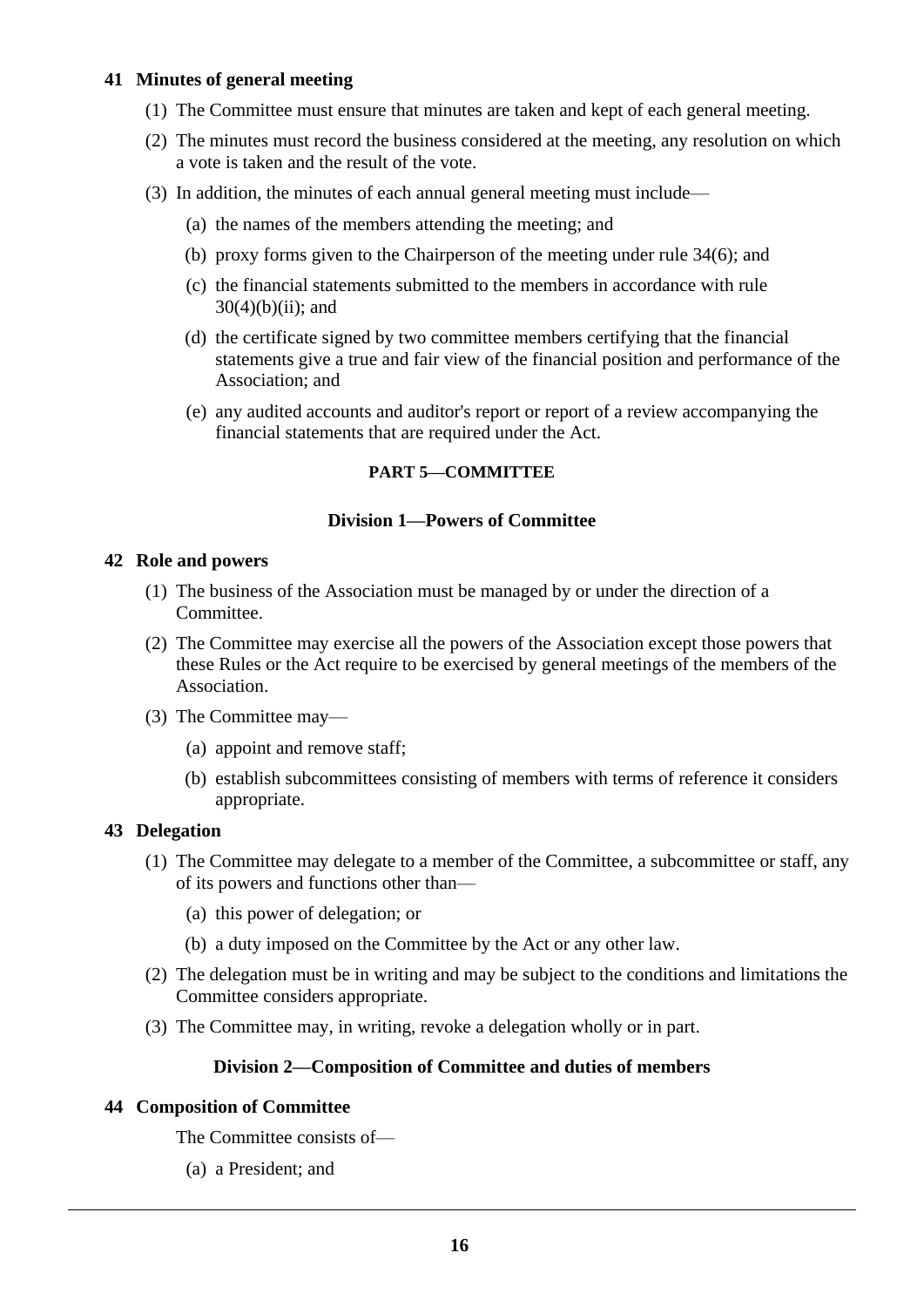- (b) a Vice-President; and
- (c) a Secretary; and
- (d) a Treasurer; and
- (e) 2 Members from Slovenia, ordinary members (if any) elected under rule 53.

### **45 General Duties**

- (1) As soon as practicable after being elected or appointed to the Committee, each committee member must become familiar with these Rules and the Act.
- (2) The Committee is collectively responsible for ensuring that the Association complies with the Act and that individual members of the Committee comply with these Rules.
- (3) Committee members must exercise their powers and discharge their duties with reasonable care and diligence.
- (4) Committee members must exercise their powers and discharge their duties—
	- (a) in good faith in the best interests of the Association; and
	- (b) for a proper purpose.
- (5) Committee members and former committee members must not make improper use of—
	- (a) their position; or
	- (b) information acquired by virtue of holding their position—

so as to gain an advantage for themselves or any other person or to cause detriment to the Association.

**Note**

See also Division 3 of Part 6 of the Act which sets out the general duties of the office holders of an incorporated association.

(6) In addition to any duties imposed by these Rules, a committee member must perform any other duties imposed from time to time by resolution at a general meeting.

### **46 President and Vice-President**

- (1) Subject to subrule (2), the President or, in the President's absence, the Vice-President is the Chairperson for any general meetings and for any committee meetings.
- (2) If the President and the Vice-President are both absent, or are unable to preside, the Chairperson of the meeting must be—
	- (a) in the case of a general meeting—a member elected by the other members present; or
	- (b) in the case of a committee meeting—a committee member elected by the other committee members present.

### **47 Secretary**

(1) The Secretary must perform any duty or function required under the Act to be performed by the secretary of an incorporated association.

### **Example**

Under the Act, the secretary of an incorporated association is responsible for lodging documents of the association with the Registrar.

- (2) The Secretary must—
	- (a) maintain the register of members in accordance with rule 18; and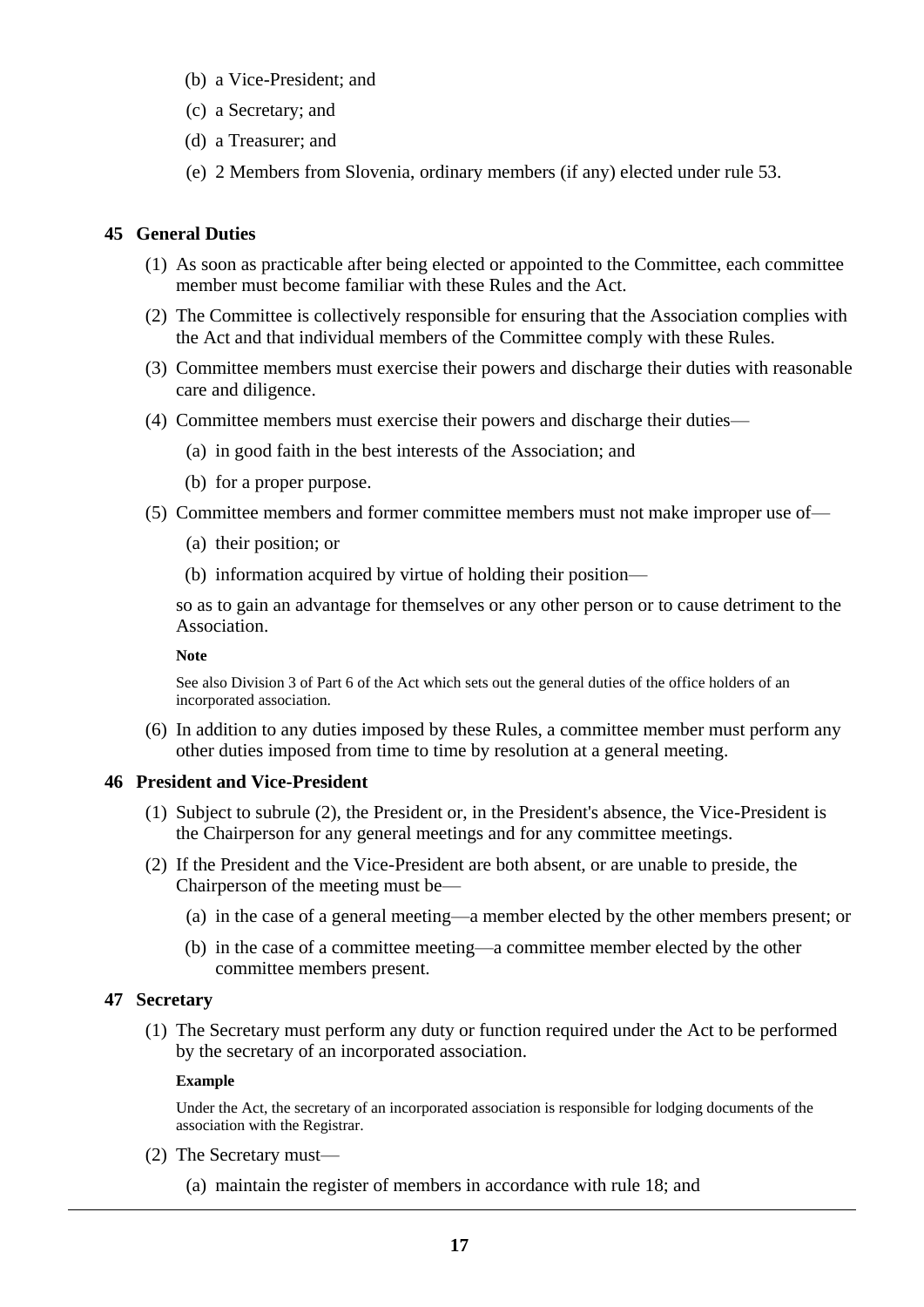- (b) keep custody of the common seal (if any) of the Association and, except for the financial records referred to in rule 70(3), all books, documents and securities of the Association in accordance with rules 72 and 75; and
- (c) subject to the Act and these Rules, provide members with access to the register of members, the minutes of general meetings and other books and documents; and
- (d) perform any other duty or function imposed on the Secretary by these Rules.
- (3) The Secretary must give to the Registrar notice of his or her appointment within 14 days after the appointment.

### **48 Treasurer**

- (1) The Treasurer must—
	- (a) receive all moneys paid to or received by the Association and issue receipts for those moneys in the name of the Association; and
	- (b) ensure that all moneys received are paid into the account of the Association within 5 working days after receipt; and
	- (c) make any payments authorised by the Committee or by a general meeting of the Association from the Association's funds; and
	- (d) ensure cheques are signed by at least 2 committee members.
- (2) The Treasurer must—
	- (a) ensure that the financial records of the Association are kept in accordance with the Act: and
	- (b) coordinate the preparation of the financial statements of the Association and their certification by the Committee prior to their submission to the annual general meeting of the Association.
- (3) The Treasurer must ensure that at least one other committee member has access to the accounts and financial records of the Association.

### **Division 3—Election of Committee members and tenure of office**

#### **49 Who is eligible to be a Committee member**

A member is eligible to be elected or appointed as a committee member if the member—

- (a) is 18 years or over; and
- (b) is entitled to vote at a general meeting.

### **50 Positions to be declared vacant**

- (1) This rule applies to—
	- (a) the first annual general meeting of the Association after its incorporation; or
	- (b) any subsequent annual general meeting of the Association, after the annual report and financial statements of the Association have been received.
- (2) The Chairperson of the meeting must declare all positions on the Committee vacant and hold elections for those positions in accordance with rules 51 to 54.

### **51 Nominations**

(1) Prior to the election of each position, the Chairperson of the meeting must call for nominations to fill that position.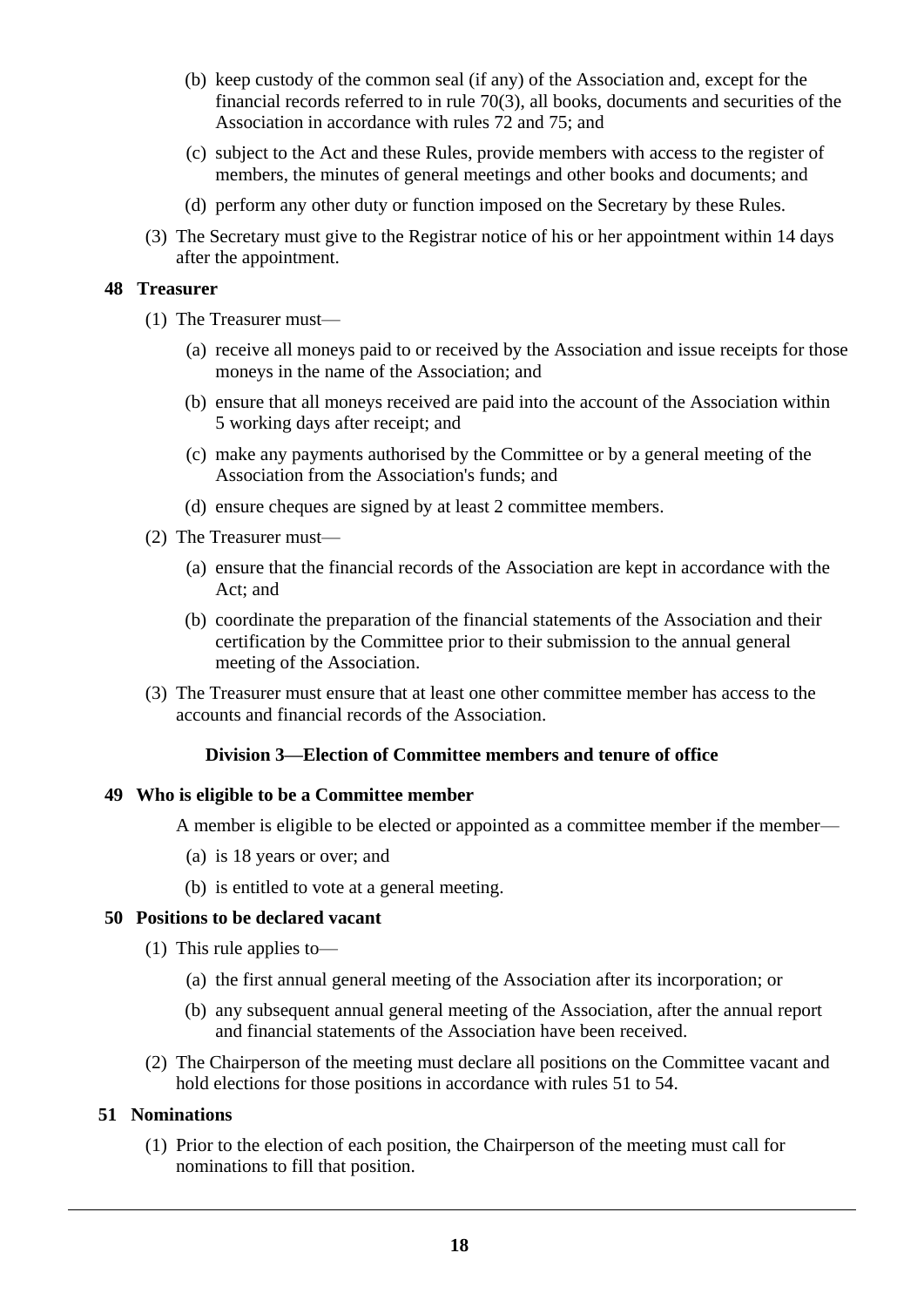- (2) An eligible member of the Association may—
	- (a) nominate himself or herself; or
	- (b) with the member's consent, be nominated by another member.
- (3) A member who is nominated for a position and fails to be elected to that position may be nominated for any other position for which an election is yet to be held.

### **52 Election of President etc.**

- (1) At the annual general meeting, separate elections must be held for each of the following positions—
	- (a) President;
	- (b) Vice-President;
	- (c) Secretary;
	- (d) Treasurer.
- (2) If only one member is nominated for the position, the Chairperson of the meeting must declare the member elected to the position.
- (3) If more than one member is nominated, a ballot must be held in accordance with rule 54.
- (4) On his or her election, the new President may take over as Chairperson of the meeting.

### **53 Election of ordinary members**

- (1) The annual general meeting must by resolution decide the number of ordinary members of the Committee (if any) it wishes to hold office for the next year.
- (2) A single election may be held to fill all of those positions.
- (3) If the number of members nominated for the position of ordinary committee member is less than or equal to the number to be elected, the Chairperson of the meeting must declare each of those members to be elected to the position.
- (4) If the number of members nominated exceeds the number to be elected, a ballot must be held in accordance with rule 54.

### **54 Ballot**

- (1) If a ballot is required for the election for a position, the Chairperson of the meeting must appoint a member to act as returning officer to conduct the ballot.
- (2) The returning officer must not be a member nominated for the position.
- (3) Before the ballot is taken, each candidate may make a short speech in support of his or her election.
- (4) The election must be by secret ballot.
- (5) The returning officer must give a blank piece of paper to—
	- (a) each member present in person; and
	- (b) each proxy appointed by a member.

### **Example**

If a member has been appointed the proxy of 5 other members, the member must be given 6 ballot papers one for the member and one each for the other members.

(6) If the ballot is for a single position, the voter must write on the ballot paper the name of the candidate for whom they wish to vote.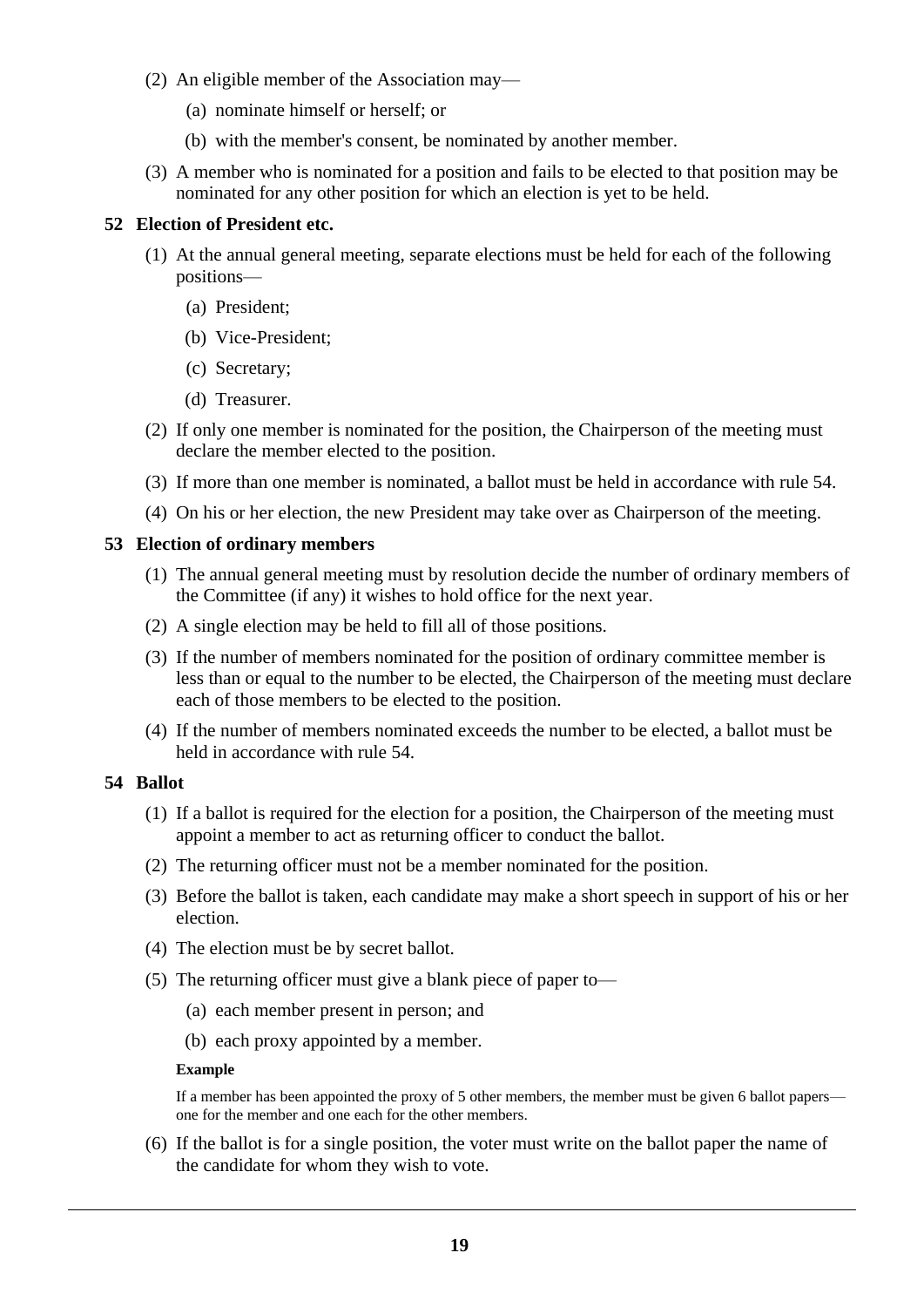- (7) If the ballot is for more than one position—
	- (a) the voter must write on the ballot paper the name of each candidate for whom they wish to vote;
	- (b) the voter must not write the names of more candidates than the number to be elected.
- (8) Ballot papers that do not comply with subrule (7)(b) are not to be counted.
- (9) Each ballot paper on which the name of a candidate has been written counts as one vote for that candidate.
- (10) The returning officer must declare elected the candidate or, in the case of an election for more than one position, the candidates who received the most votes.
- (11) If the returning officer is unable to declare the result of an election under subrule (10) because 2 or more candidates received the same number of votes, the returning officer must—
	- (a) conduct a further election for the position in accordance with subrules (4) to (10) to decide which of those candidates is to be elected; or
	- (b) with the agreement of those candidates, decide by lot which of them is to be elected.

#### **Examples**

The choice of candidate may be decided by the toss of a coin, drawing straws or drawing a name out of a hat.

#### **55 Term of office**

- (1) Subject to subrule (3) and rule 56, a committee member holds office until the positions of the Committee are declared vacant at the next annual general meeting.
- (2) A committee member may be re-elected.
- (3) A general meeting of the Association may—
	- (a) by special resolution remove a committee member from office; and
	- (b) elect an eligible member of the Association to fill the vacant position in accordance with this Division.
- (4) A member who is the subject of a proposed special resolution under subrule (3)(a) may make representations in writing to the Secretary or President of the Association (not exceeding a reasonable length) and may request that the representations be provided to the members of the Association.
- (5) The Secretary or the President may give a copy of the representations to each member of the Association or, if they are not so given, the member may require that they be read out at the meeting at which the special resolution is to be proposed.

### **56 Vacation of office**

- (1) A committee member may resign from the Committee by written notice addressed to the Committee.
- (2) A person ceases to be a committee member if he or she—
	- (a) ceases to be a member of the Association; or
	- (b) fails to attend 3 consecutive committee meetings (other than special or urgent committee meetings) without leave of absence under rule 67; or
	- (c) otherwise ceases to be a committee member by operation of section 78 of the Act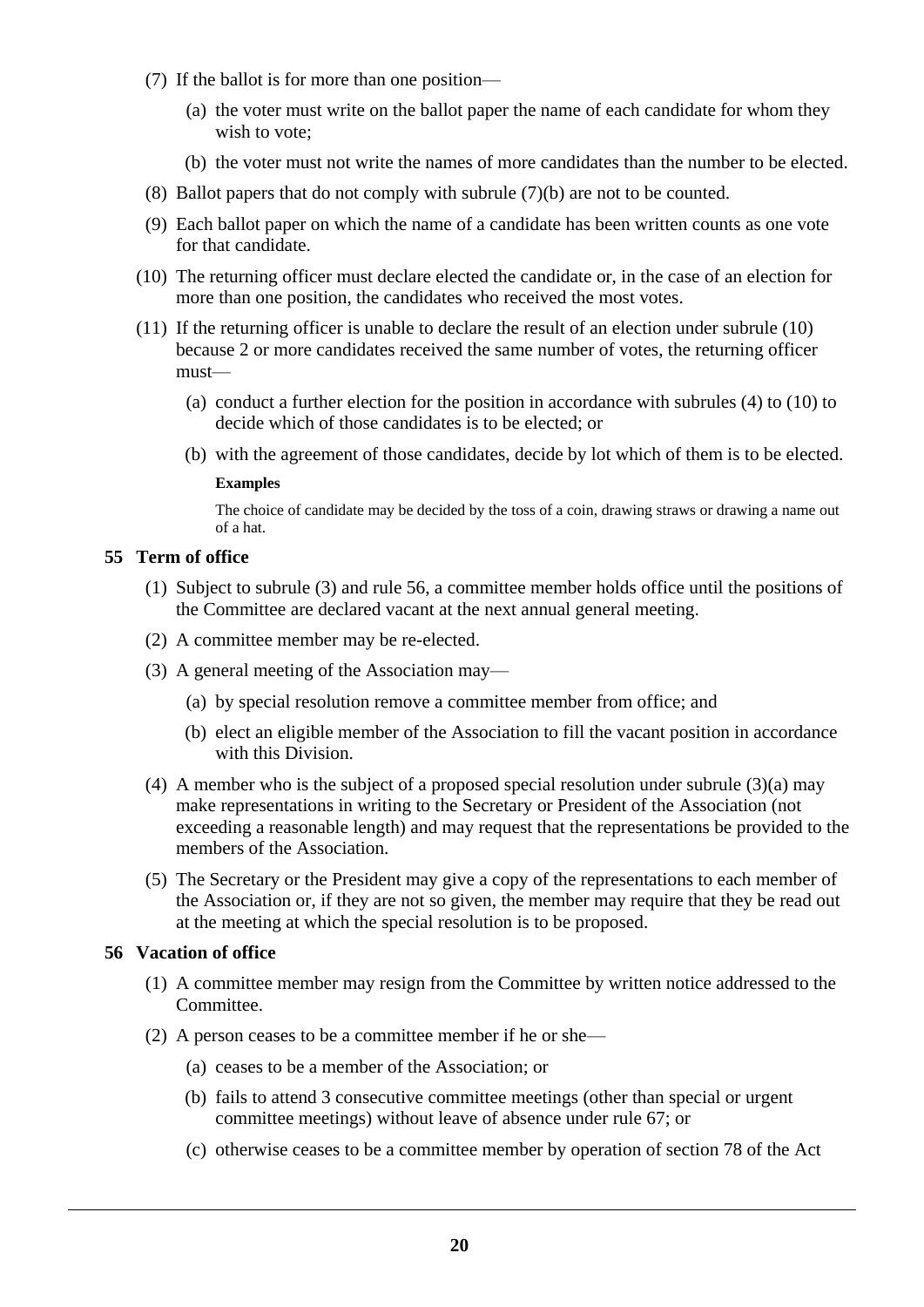(d) committee members are required to vacate their position after 2 terms, but can retain membership to the Association and seek a committee position after 1 term. If a committee position cannot be filled the individual may nominate for that committee position.

#### **Note**

A Committee member may not hold the office of secretary if they do not reside in Australia.

#### **57 Filling casual vacancies**

- (1) The Committee may appoint an eligible member of the Association to fill a position on the Committee that—
	- (a) has become vacant under rule 56; or
	- (b) was not filled by election at the last annual general meeting.
- (2) If the position of Secretary becomes vacant, the Committee must appoint a member to the position within 14 days after the vacancy arises.
- (3) Rule 55 applies to any committee member appointed by the Committee under subrule (1) or (2).
- (4) The Committee may continue to act despite any vacancy in its membership.

### **Division 4—Meetings of Committee**

### **58 Meetings of Committee**

- (1) The Committee must meet at least 4 times in each year at the dates, times and places determined by the Committee.
- (2) The date, time and place of the first committee meeting must be determined by the members of the Committee as soon as practicable after the annual general meeting of the Association at which the members of the Committee were elected.
- (3) Special committee meetings may be convened by the President or by any 4 members of the Committee.

### **59 Notice of meetings**

- (1) Notice of each committee meeting must be given to each committee member no later than 7 days before the date of the meeting.
- (2) Notice may be given of more than one committee meeting at the same time.
- (3) The notice must state the date, time and place of the meeting.
- (4) If a special committee meeting is convened, the notice must include the general nature of the business to be conducted.
- (5) The only business that may be conducted at the meeting is the business for which the meeting is convened.

### **60 Urgent meetings**

- (1) In cases of urgency, a meeting can be held without notice being given in accordance with rule 59 provided that as much notice as practicable is given to each committee member by the quickest means practicable.
- (2) Any resolution made at the meeting must be passed by an absolute majority of the Committee.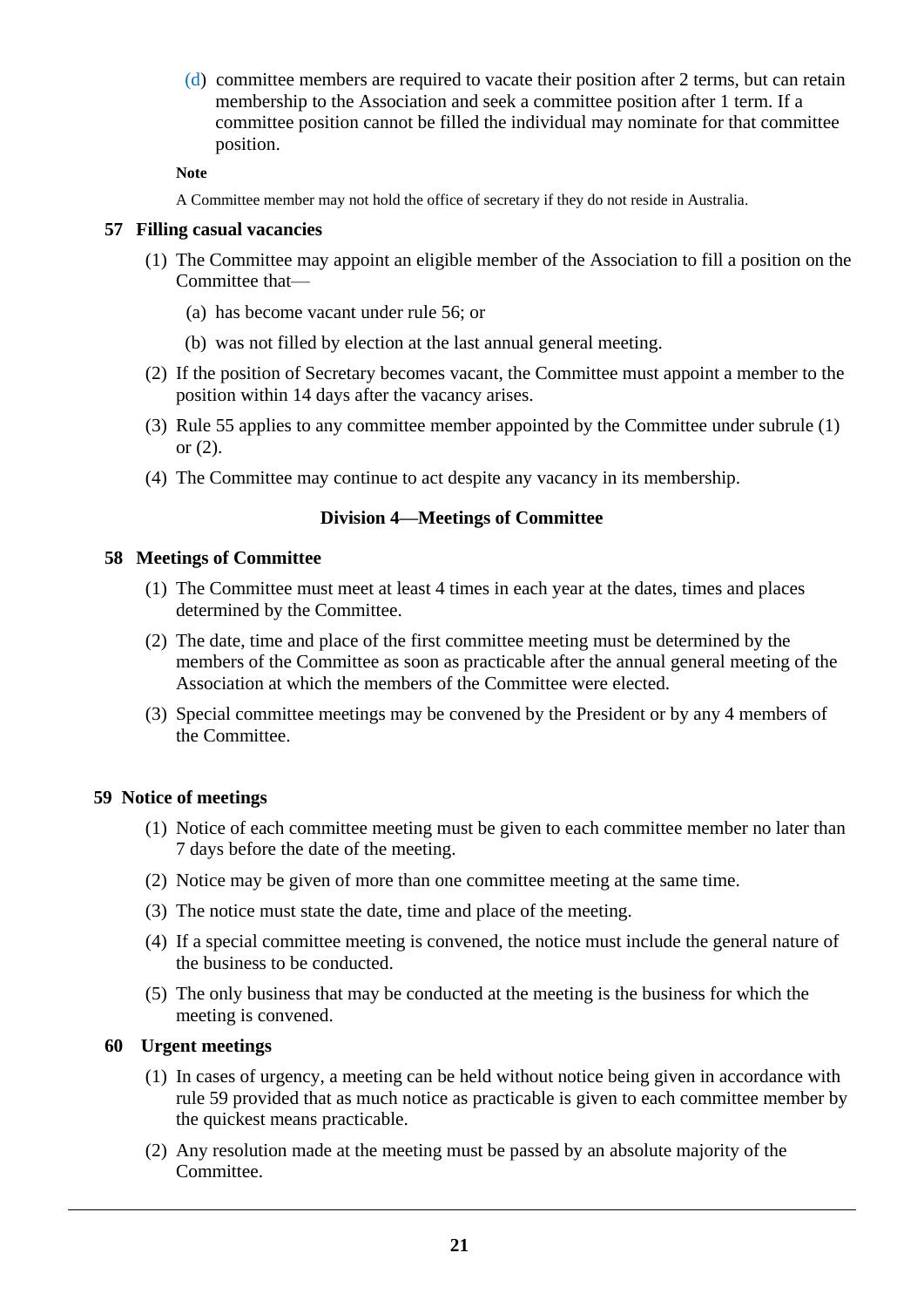(3) The only business that may be conducted at an urgent meeting is the business for which the meeting is convened.

### **61 Procedure and order of business**

- (1) The procedure to be followed at a meeting of a Committee must be determined from time to time by the Committee.
- (2) The order of business may be determined by the members present at the meeting.

### **62 Use of technology**

- (1) A committee member who is not physically present at a committee meeting may participate in the meeting by the use of technology that allows that committee member and the committee members present at the meeting to clearly and simultaneously communicate with each other.
- (2) For the purposes of this Part, a committee member participating in a committee meeting as permitted under subrule (1) is taken to be present at the meeting and, if the member votes at the meeting, is taken to have voted in person.

### **63 Quorum**

- (1) No business may be conducted at a Committee meeting unless a quorum is present.
- (2) The quorum for a committee meeting is the presence (in person or as allowed under rule 62) of a majority of the committee members holding office.
- (3) If a quorum is not present within 30 minutes after the notified commencement time of a committee meeting—
	- (a) in the case of a special meeting—the meeting lapses;
	- (b) in any other case—the meeting must be adjourned to a date no later than 14 days after the adjournment and notice of the time, date and place to which the meeting is adjourned must be given in accordance with rule 59.

### **64 Voting**

- (1) On any question arising at a committee meeting, each committee member present at the meeting has one vote.
- (2) A motion is carried if a majority of committee members present at the meeting vote in favour of the motion.
- (3) Subrule (2) does not apply to any motion or question which is required by these Rules to be passed by an absolute majority of the Committee.
- (4) If votes are divided equally on a question, the Chairperson of the meeting has a second or casting vote.
- (5) Voting by proxy is not permitted.

### **65 Conflict of interest**

- (1) A committee member who has a material personal interest in a matter being considered at a committee meeting must disclose the nature and extent of that interest to the Committee.
- (2) The member—
	- (a) must not be present while the matter is being considered at the meeting; and
	- (b) must not vote on the matter.

**Note**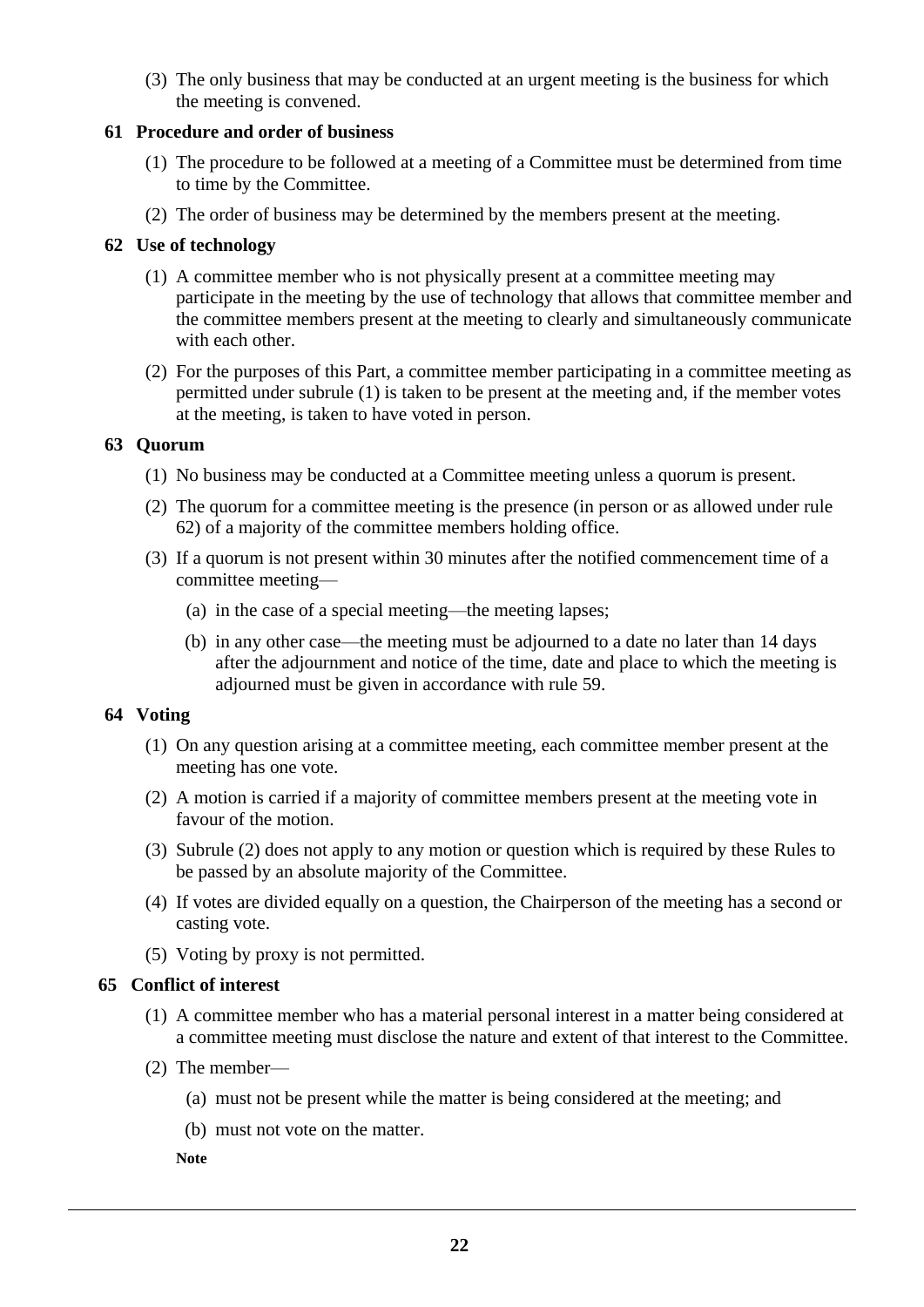Under section 81(3) of the Act, if there are insufficient committee members to form a quorum because a member who has a material personal interest is disqualified from voting on a matter, a general meeting may be called to deal with the matter.

- (3) This rule does not apply to a material personal interest—
	- (a) that exists only because the member belongs to a class of persons for whose benefit the Association is established; or
	- (b) that the member has in common with all, or a substantial proportion of, the members of the Association.

#### **66 Minutes of meeting**

- (1) The Committee must ensure that minutes are taken and kept of each committee meeting.
- (2) The minutes must record the following—
	- (a) the names of the members in attendance at the meeting;
	- (b) the business considered at the meeting;
	- (c) any resolution on which a vote is taken and the result of the vote;
	- (d) any material personal interest disclosed under rule 65.

#### **67 Leave of absence**

- (1) The Committee may grant a committee member leave of absence from committee meetings for a period not exceeding 3 months.
- (2) The Committee must not grant leave of absence retrospectively unless it is satisfied that it was not feasible for the committee member to seek the leave in advance.

#### **PART 6—FINANCIAL MATTERS**

#### **68 Source of funds**

The funds of the Association may be derived from joining fees, annual subscriptions, donations, fund-raising activities, grants, interest and any other sources approved by the Committee.

#### **69 Management of funds**

- (1) The Association must open an account with a financial institution from which all expenditure of the Association is made and into which all of the Association's revenue is deposited.
- (2) Subject to any restrictions imposed by a general meeting of the Association, the Committee may approve expenditure on behalf of the Association.
- (3) The Committee may authorise the Treasurer to expend funds on behalf of the Association (including by electronic funds transfer) up to a specified limit without requiring approval from the Committee for each item on which the funds are expended.
- (4) All cheques, drafts, bills of exchange, promissory notes and other negotiable instruments must be signed by 2 committee members.
- (5) All funds of the Association must be deposited into the financial account of the Association no later than 5 working days after receipt.
- (6) With the approval of the Committee, the Treasurer may maintain a cash float provided that all money paid from or paid into the float is accurately recorded at the time of the transaction.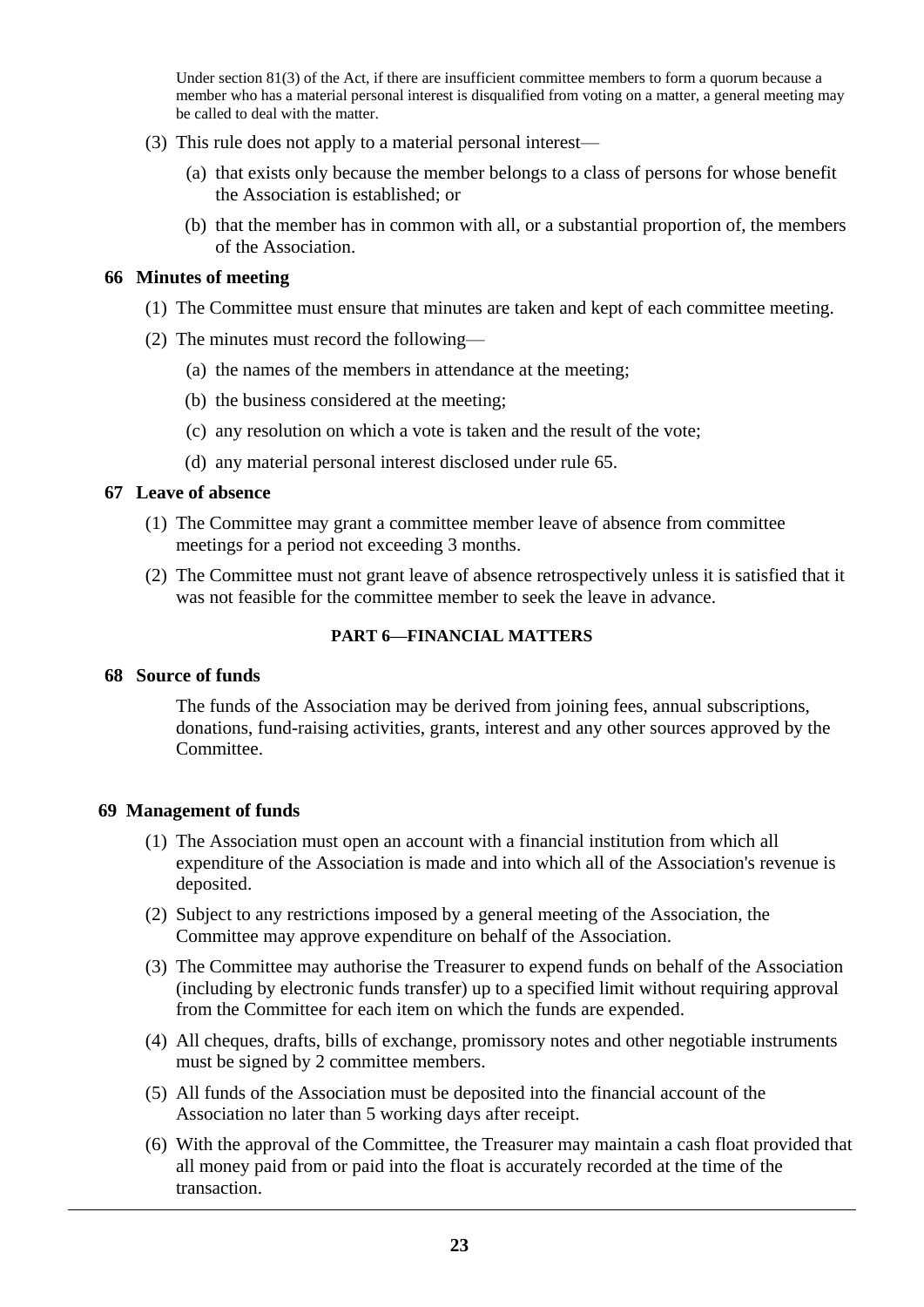### **70 Financial records**

- (1) The Association must keep financial records that—
	- (a) correctly record and explain its transactions, financial position and performance; and
	- (b) enable financial statements to be prepared as required by the Act.
- (2) The Association must retain the financial records for 7 years after the transactions covered by the records are completed.
- (3) The Treasurer must keep in his or her custody, or under his or her control—
	- (a) the financial records for the current financial year; and
	- (b) any other financial records as authorised by the Committee.

### **71 Financial statements**

- (1) For each financial year, the Committee must ensure that the requirements under the Act relating to the financial statements of the Association are met.
- (2) Without limiting subrule (1), those requirements include—
	- (a) the preparation of the financial statements;
	- (b) if required, the review or auditing of the financial statements;
	- (c) the certification of the financial statements by the Committee;
	- (d) the submission of the financial statements to the annual general meeting of the Association;
	- (e) the lodgement with the Registrar of the financial statements and accompanying reports, certificates, statements and fee.

### **PART 7—GENERAL MATTERS**

### **72 Common seal**

- (1) The Association may have a common seal.
- (2) If the Association has a common seal—
	- (a) the name of the Association must appear in legible characters on the common seal;
	- (b) a document may only be sealed with the common seal by the authority of the Committee and the sealing must be witnessed by the signatures of two committee members;
	- (c) the common seal must be kept in the custody of the Secretary.

### **73 Registered address**

The registered address of the Association is—

- (a) the address determined from time to time by resolution of the Committee; or
- (b) if the Committee has not determined an address to be the registered address the postal address of the Secretary.

### **74 Notice requirements**

- (1) Any notice required to be given to a member or a committee member under these Rules may be given—
	- (a) by handing the notice to the member personally; or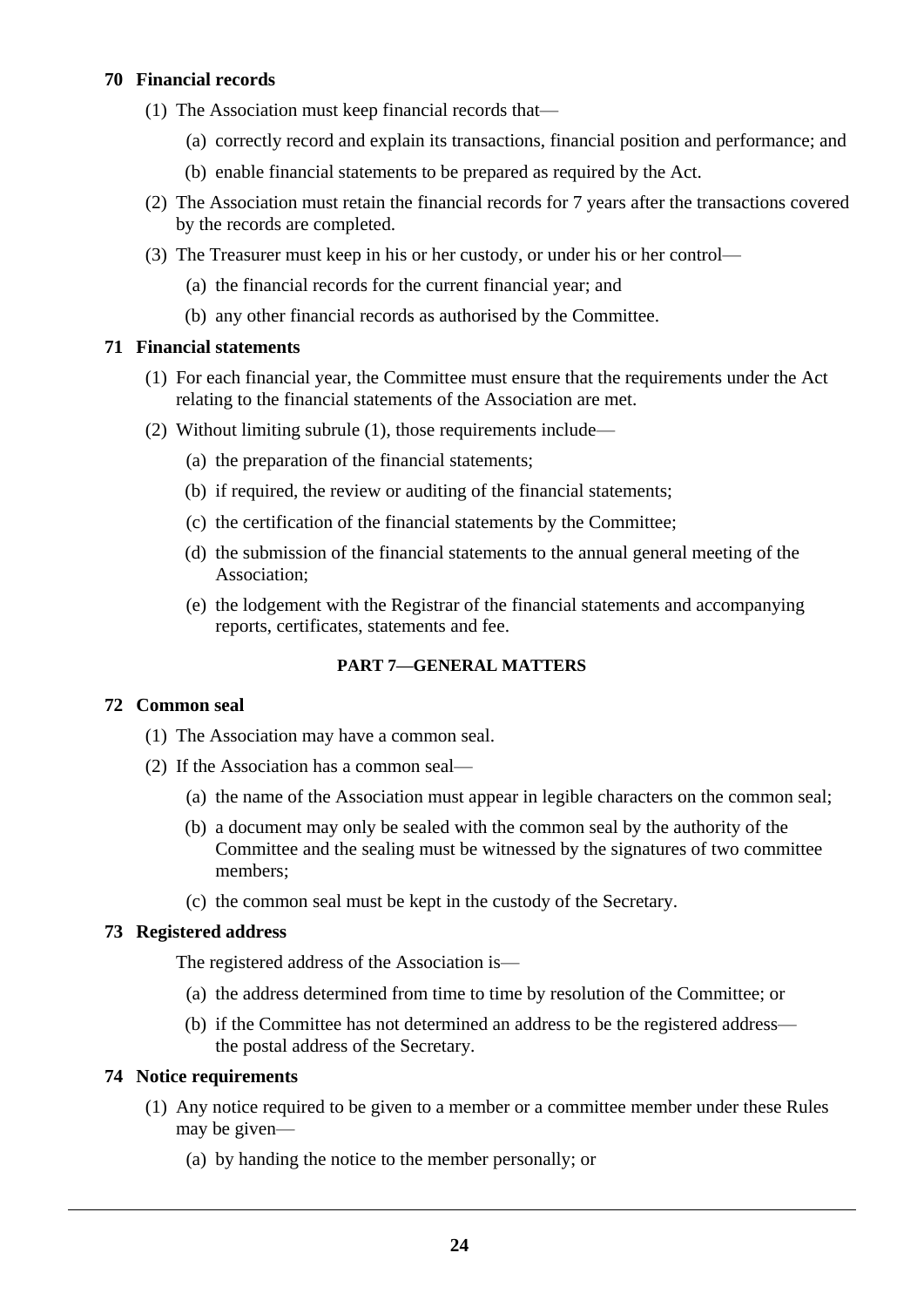- (b) by sending it by post to the member at the address recorded for the member on the register of members; or
- (c) by email or facsimile transmission.
- (2) Subrule (1) does not apply to notice given under rule 60.
- (3) Any notice required to be given to the Association or the Committee may be given—
	- (a) by handing the notice to a member of the Committee; or
	- (b) by sending the notice by post to the registered address; or
	- (c) by leaving the notice at the registered address; or
	- (d) if the Committee determines that it is appropriate in the circumstances—
		- (i) by email to the email address of the Association or the Secretary; or
		- (ii) by facsimile transmission to the facsimile number of the Association.

### **75 Custody and inspection of books and records**

- (1) Members may on request inspect free of charge—
	- (a) the register of members;
	- (b) the minutes of general meetings;
	- (c) subject to subrule (2), the financial records, books, securities and any other relevant document of the Association, including minutes of Committee meetings.

#### **Note**

See note following rule 18 for details of access to the register of members.

- (2) The Committee may refuse to permit a member to inspect records of the Association that relate to confidential, personal, employment, commercial or legal matters or where to do so may be prejudicial to the interests of the Association.
- (3) The Committee must on request make copies of these rules available to members and applicants for membership free of charge.
- (4) Subject to subrule (2), a member may make a copy of any of the other records of the Association referred to in this rule and the Association may charge a reasonable fee for provision of a copy of such a record.
- (5) For purposes of this rule
	- *relevant documents* means the records and other documents, however compiled, recorded or stored, that relate to the incorporation and management of the Association and includes the following—
		- (a) its membership records;
		- (b) its financial statements;
		- (c) its financial records;
		- (d) records and documents relating to transactions, dealings, business or property of the Association.

### **76 Winding up and cancellation**

(1) The Association may be wound up voluntarily by special resolution.